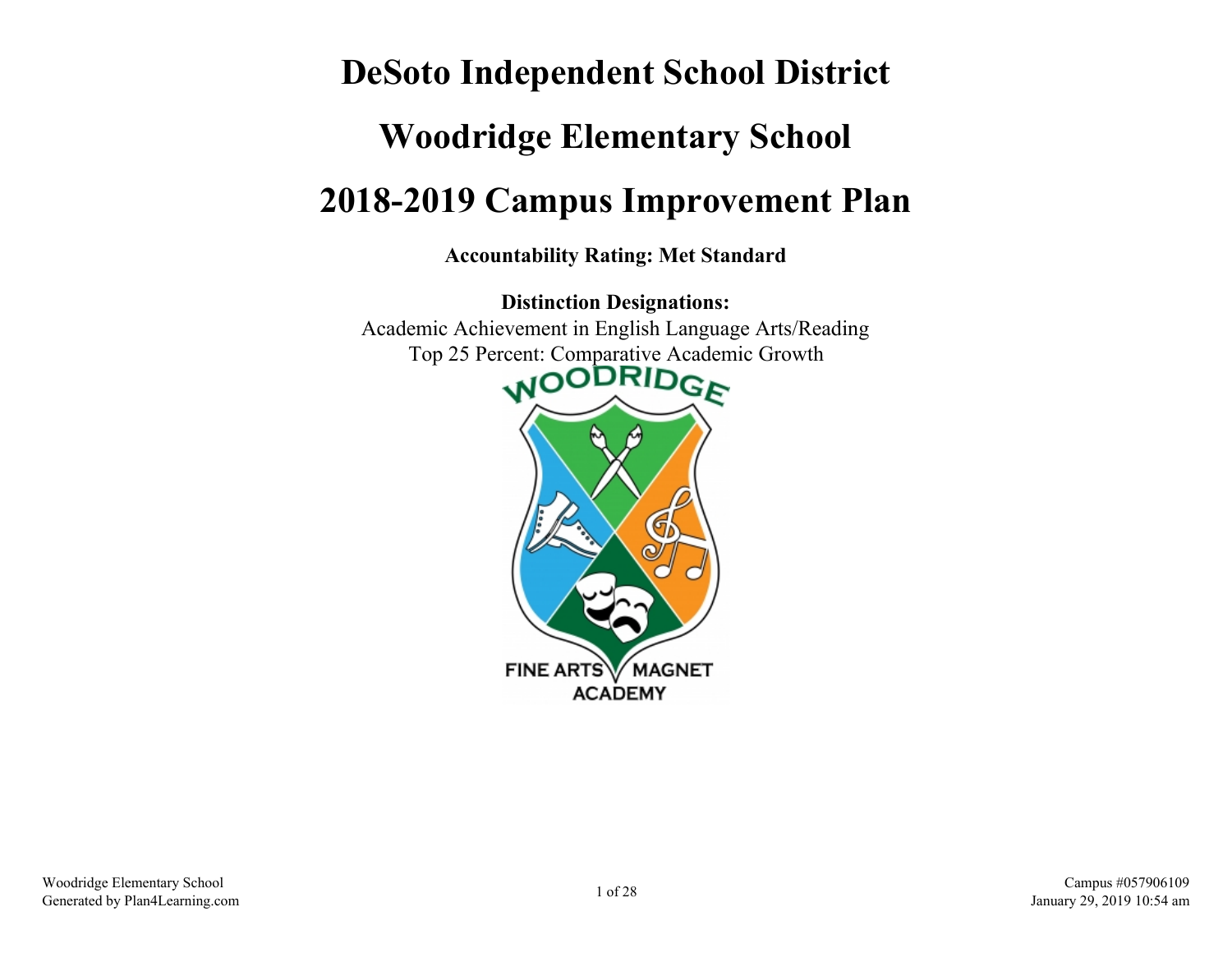## **Vision**

### **Vision**

In partnership with our staff, families, and community, students will:

Become innovators and problem solvers.  $\blacksquare$ Communicate and collaborate with their peers through projects and  $\blacksquare$ performances. Shine academically, socially, and creatively.

### **Motto**

 $\blacksquare$ 

"Where growth, learning, and creativity happen every day."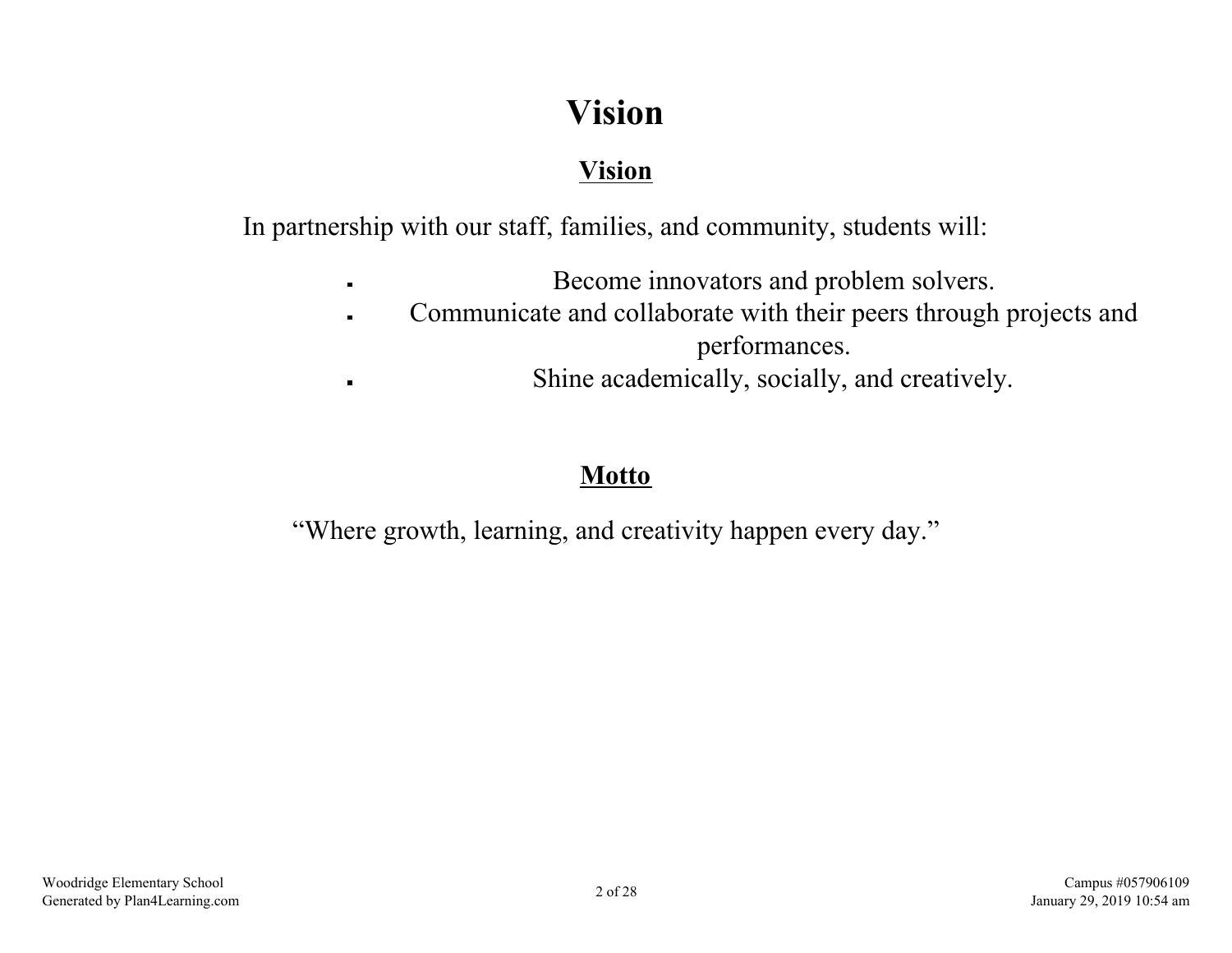### **Table of Contents**

| Goal 2: District Goal: 1.2 Increase pathways to fully engage all stakeholders Increase opportunities, relationships, and communication between    |  |
|---------------------------------------------------------------------------------------------------------------------------------------------------|--|
| Goal 3: District Goal: Teacher Quality Enhance teacher quality through collaboration, quality professional development, learning communities, and |  |
|                                                                                                                                                   |  |
|                                                                                                                                                   |  |
|                                                                                                                                                   |  |
|                                                                                                                                                   |  |
|                                                                                                                                                   |  |
|                                                                                                                                                   |  |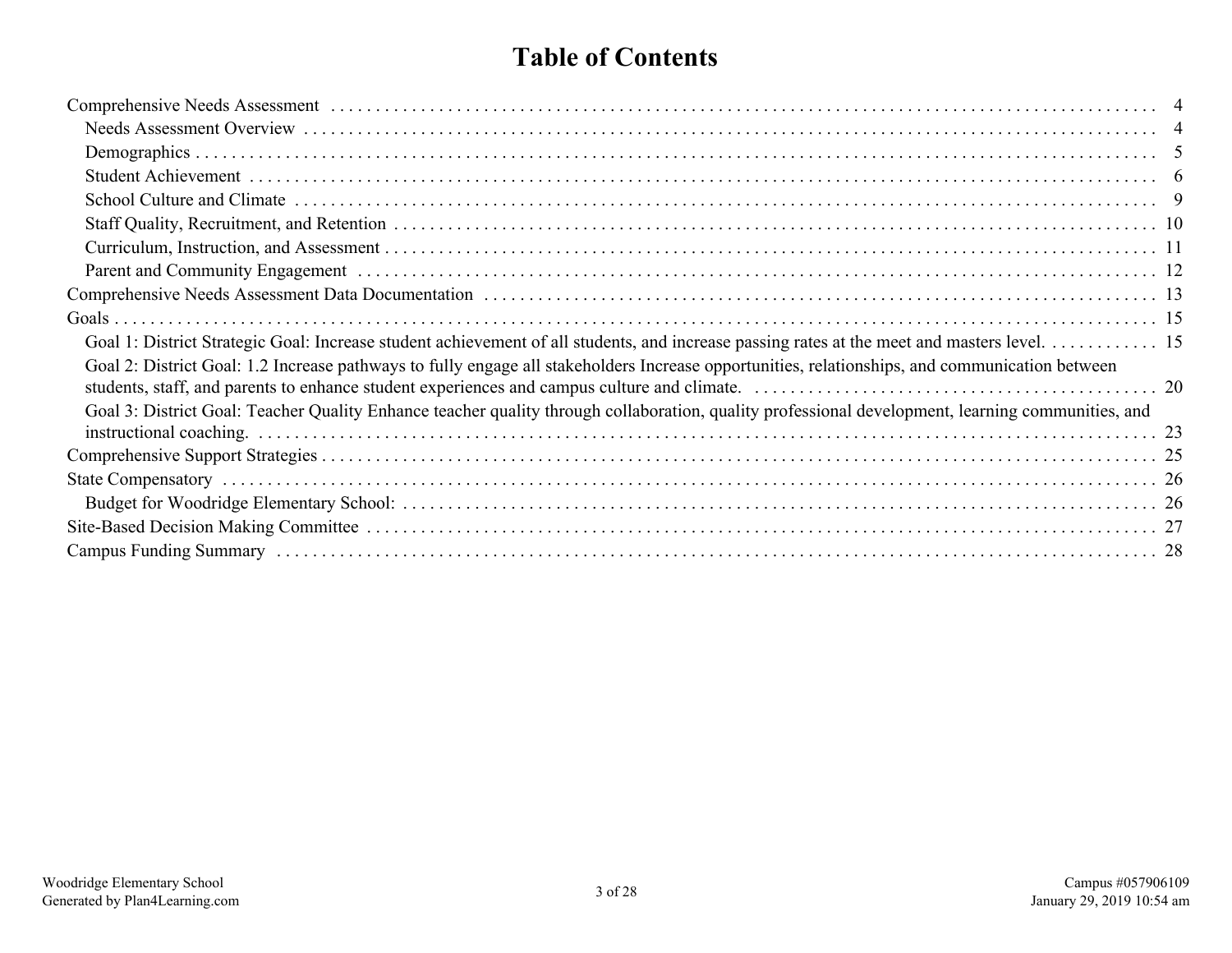## **Comprehensive Needs Assessment**

### **Revised/Approved: August 27, 2018**

### <span id="page-3-0"></span>**Needs Assessment Overview**

1. Decrease office referrals and classroom incidents. Based on the 2015-16 school year, discipline referrals doubled in comparison to the 2014-15 school year.

2. Increase student achievement. Based on STAAR data, math, writing, and reading scores by campus are low for students and across subgroups.

3. Increase Teacher Quality and Effectiveness. Based on overall campus TTESS and student assessment data for the 15-16 school year, there were no teachers at the developing level, however student achievement overall was low across subject areas and subgroups.

4. Increase technology access for teacher and students. Based on campus technology inventory and lesson plans for 2015-16 school year, there was limited student or staff use of technology improve or enhance instruction.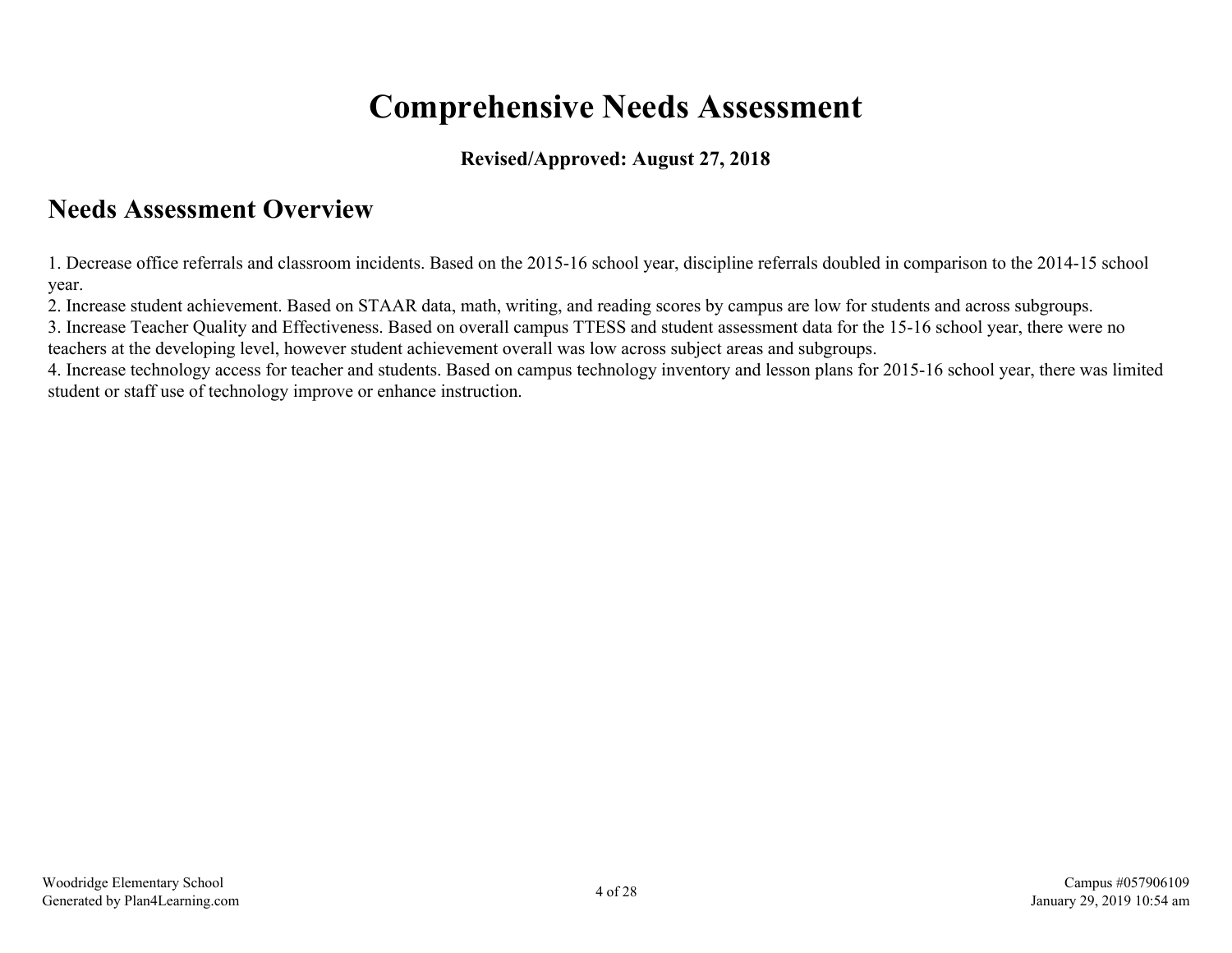### <span id="page-4-0"></span>**Demographics**

### **Demographics Summary**

Woodridge is an elementary campus serving grades Kindergarten through 5th grade. The enrollment for 17-18 school year was 696 students with 72.8% Economically Disadvantaged, 6.2% English Language Learners. Ethnic distribution is 81.2% African American, 14.5% Hispanic, 1.3% White, .4% American Indian, 0.3% Asian, .2% Pacific Islander 0%, and 2.3% reporting two or more races. Our attendance rate for the 17-18 school year was 97%. Woodridge is a Title I School wide Program campus and receives State Compensatory Education (SCE) funds.

#### **Demographics Strengths**

Student ethnicity breakdown has remained consistent over the last 3 years, and our campus has maintained attendance over 97% the last 4 years. Additionally, 100% of the Woodridge staff is highly qualified.

#### **Problem Statements Identifying Demographics Needs**

**Problem Statement 1**: Based on enrollment for the 2018-19 school year, enrollment has indicated an increased amount of ELL students. **Root Cause**: Rezoning of elementary schools.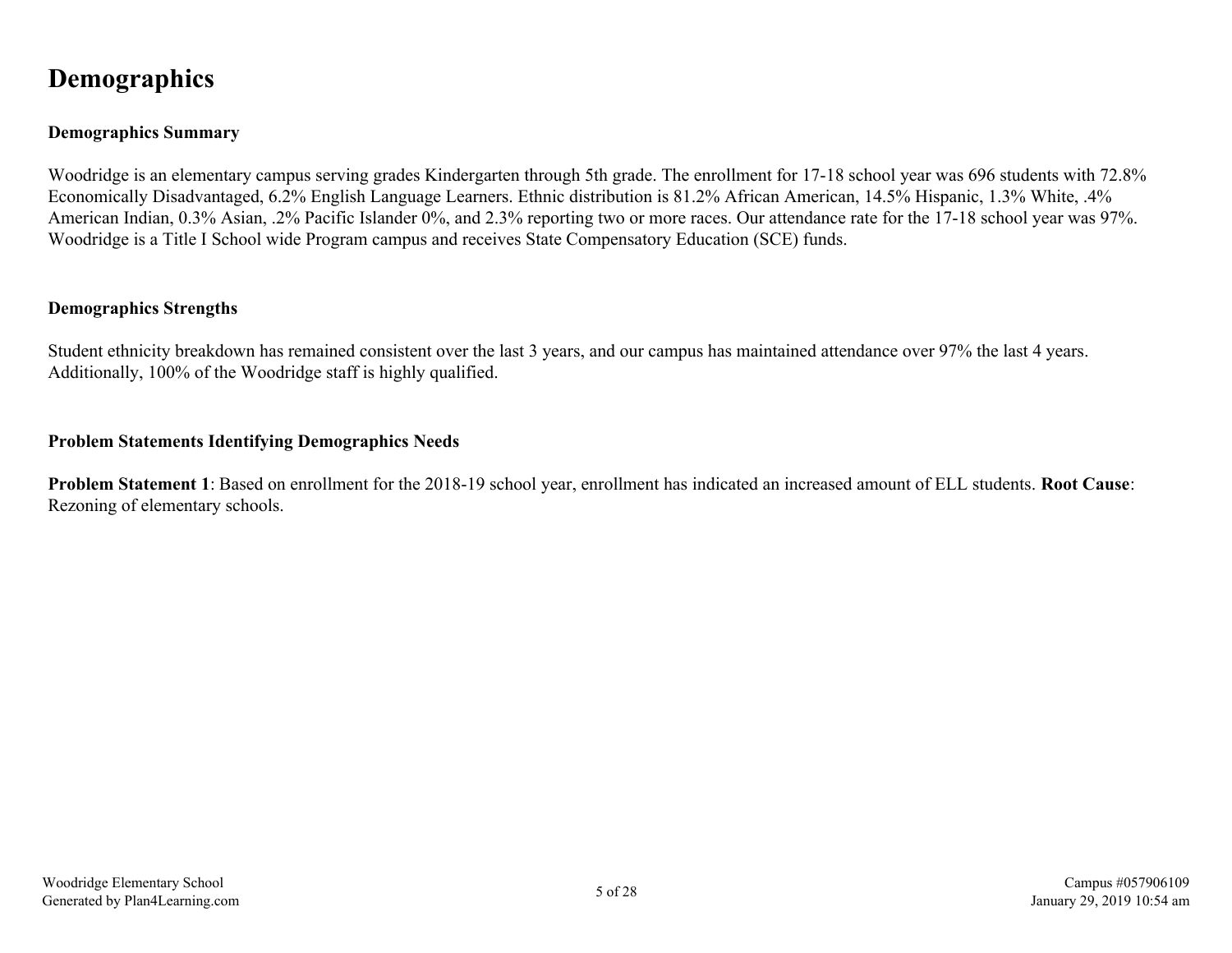### <span id="page-5-0"></span>**Student Achievement**

#### **Student Achievement Summary**

Rating Scaled Score Overall Met Standard 81

Student Achievement Met Standard 67

School Progress Met Standard 83

Closing the Gaps Met Standard 75

These scores resulted in Woodridge Elementary receiving a 2017 Texas Accountability Met Standard rating in all 4 indexes. The campus earned two distinctions.

3rd-5th Grades STAAR Passing Rates by Content:

Reading - 74%

Math - 72%

Writing - 50%

Science - 63%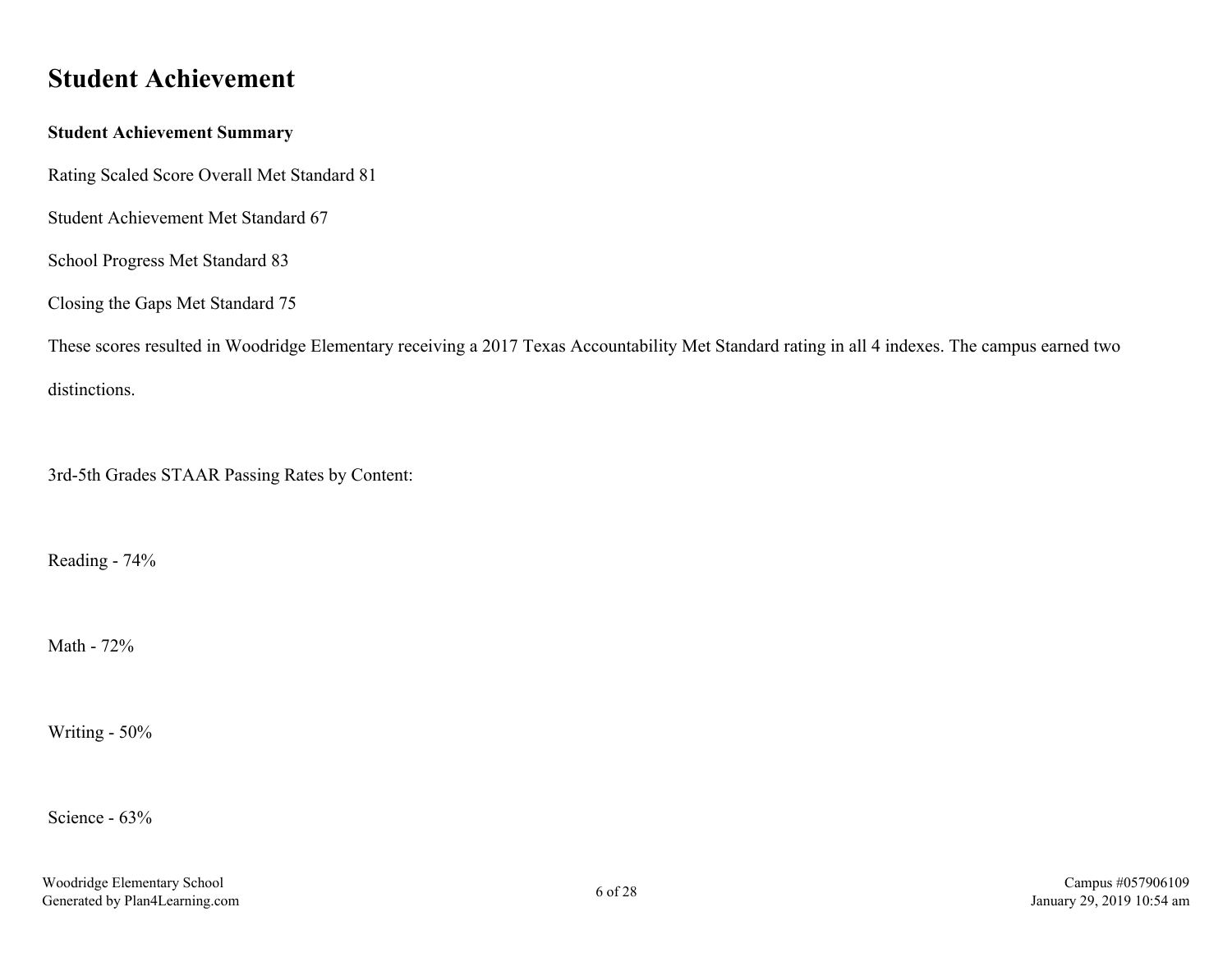3rd-6th Grades STAAR Passing Rates by Larger Sub-populations:

African Americans - 68%

Hispanic - 73%

Two or More Races- 77%

Economically Disadvantaged - 67%

#### **Student Achievement Strengths**

Woodridge has met standard five years in a row, as well as earning Distinctions from the State of Texas for the past two years. For the past two years, the campus master schedule has built in intervention and enrichment time to close academic gaps students have as well as provide enrichment for those students who have mastered grade level skills. This campus wide system along with a highly qualified instructional coordinator and interventionist work withour students at the tier 2 and tier 3 to grow students academically and close learning gaps. Campus i-Team also meets weekly to monitor the progress of all students. Additionally, students earn incentives based on their levels of achievement Renassiance Reading and Math as well as district summative assessments. Because of this work and a increase focus on coaching, as a campus we have continued to make growth and progress and local and state assessments.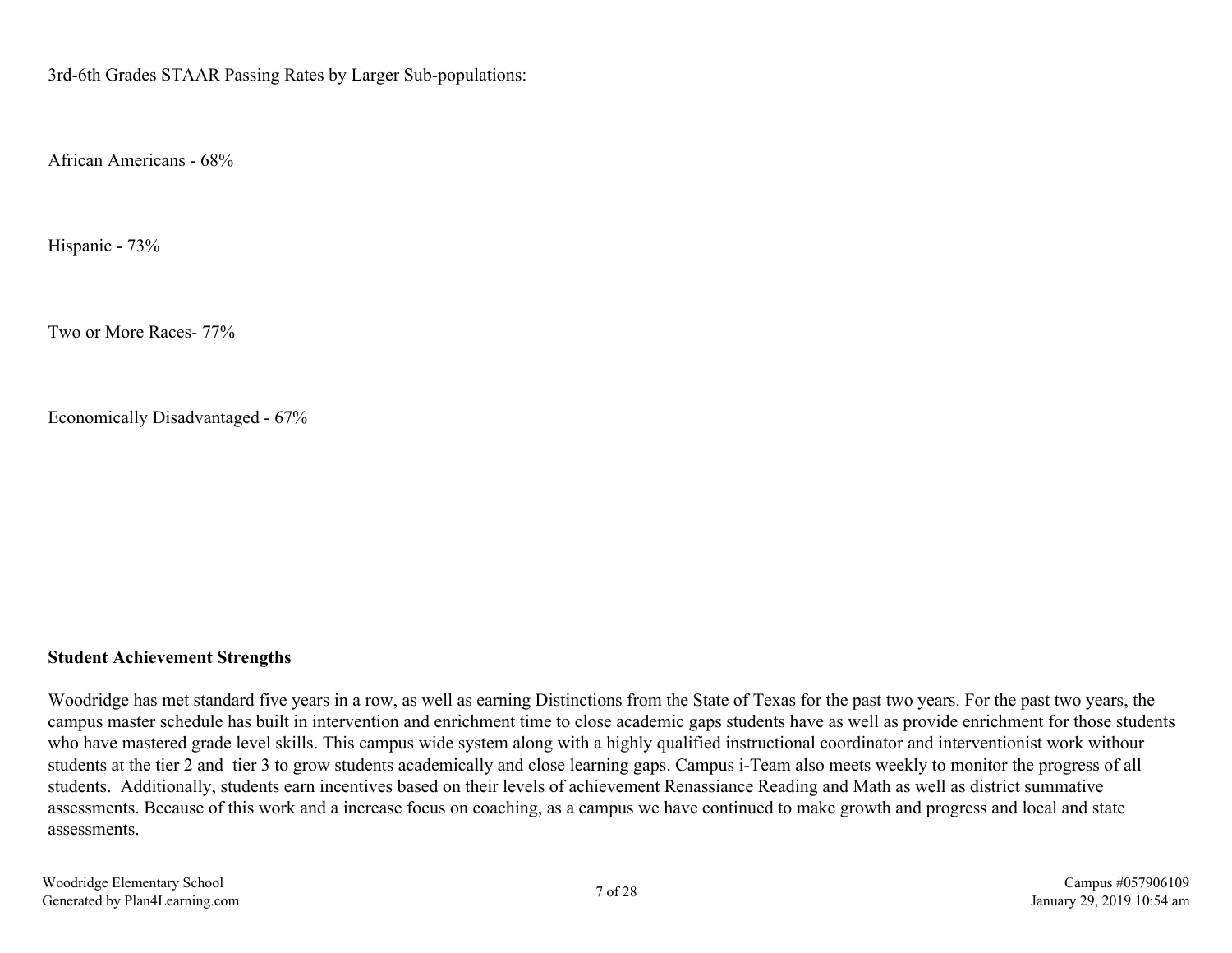#### **Problem Statements Identifying Student Achievement Needs**

**Problem Statement 1**: 46% (or less) of students in grade 4 met standard in writing over the last three years. **Root Cause**: 4th grade writing instruction and resources are not fully aligned to deeply master the TEKS.

**Problem Statement 2**: 46% (or less) of students in grade 4 met standard in writing over the last three years. **Root Cause**: Writing not being consistently taught across grade levels and contents.

**Problem Statement 3**: 55% of staff report the intervention block is useful, but would like more tools and training to implementing tier 2 interventions and enrichment.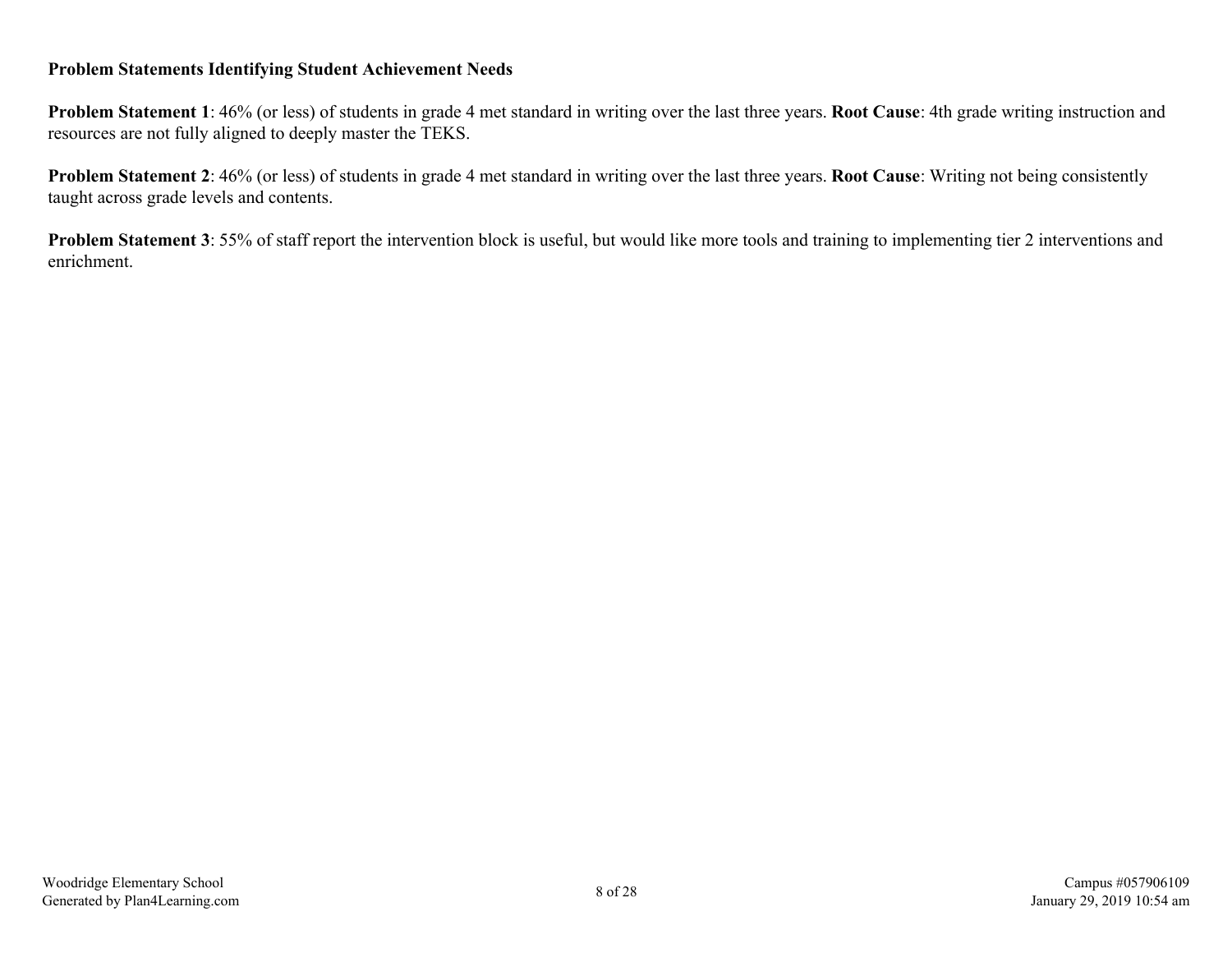### <span id="page-8-0"></span>**School Culture and Climate**

#### **School Culture and Climate Summary**

As a campus, we are dedicated to building a community which empowers each individual to realize his or her full social and academic potential. We believe that the key to achieving our mission is through the dedication of our teachers and their commitment to supporting all learners. This commitment has resulted in teachers acquiring further support and training to meet the challenges that some of our students are coming to school with. Our campus has worked hard to establish a culture that believes that brightening our minds truly helps us build our future.

#### **School Culture and Climate Strengths**

Woodridge Elementary embraces a culture in which personal and academic achievement is fostered for all students. We are proud of our diversity and celebrate the various social and cultural differences that make our campus unique. By building strong relationships with our students and parents, we are seeing; reduction in office referrals, fewer verbal confrontation between peers, fewer aggresive behaviors, and a stronger community of learners developing.

Strengths include:

- Students and staff work and collaborate together using the Ron Clark Houses Systems
- House and growth mindset lesson are implemented in classes at least once a week.
- Diversity and acceptance of others Cultural awareness is built into our parent involvement and fine art programs
- Celebrations of students and staff every nine weeks and VIP celebrations after every district assessment for growth.

### **Problem Statements Identifying School Culture and Climate Needs**

**Problem Statement 1**: Based on staff survey, 68% of staff felt more activities that center around team building and teacher climate are needed. **Root Cause**: Campus does more activities that involve teams of teachers, but does not help build teams and relationships across grade levels and teams.

**Problem Statement 2**: Based on student focus group data and staff survey, The Houses System could be more effective to increase student behaviors if students were tracked and recognized individually. **Root Cause**: Campus points and rewards are by houses, but there is no system in place for individual recognition. The campus uses a free program to track points.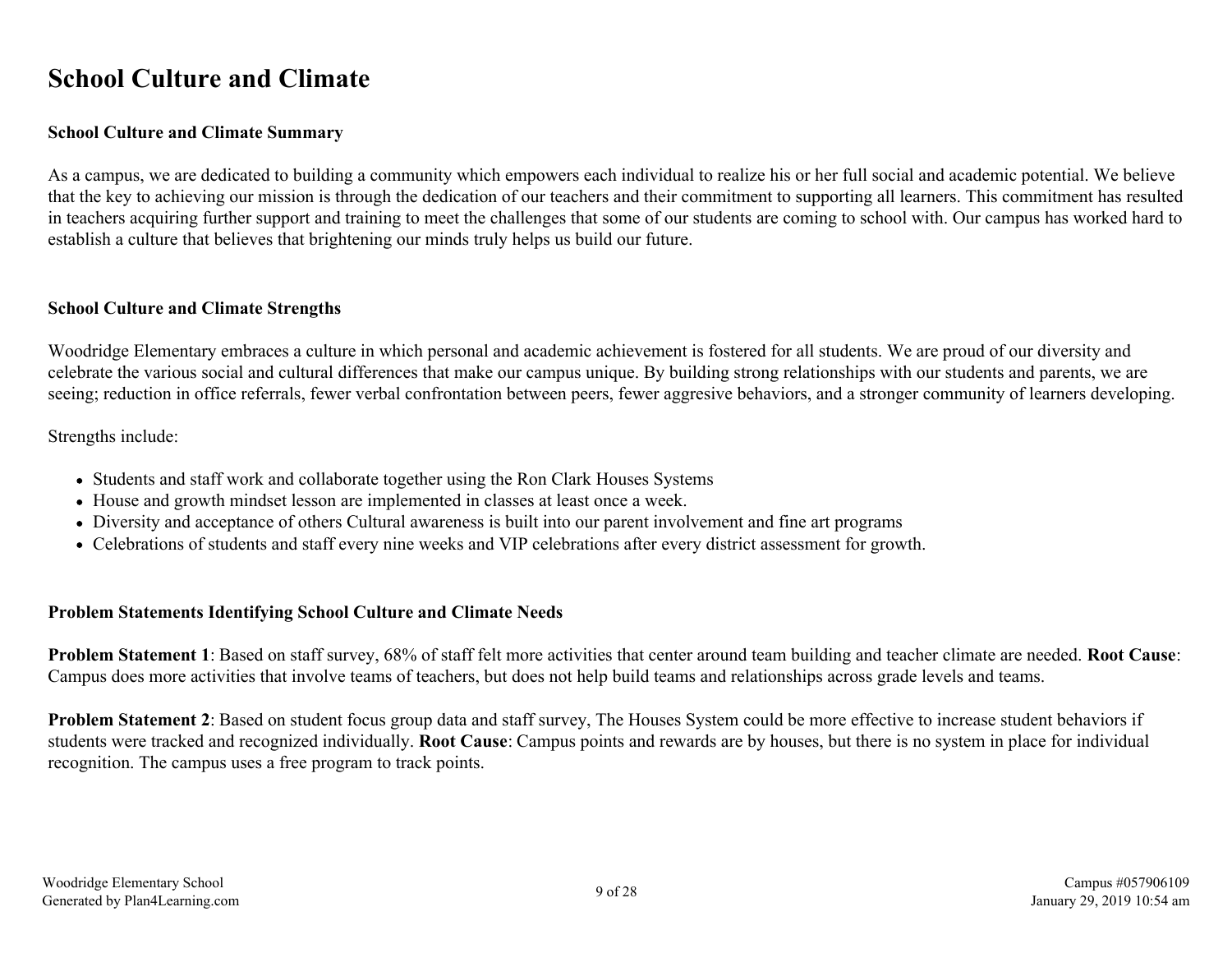### <span id="page-9-0"></span>**Staff Quality, Recruitment, and Retention**

#### **Staff Quality, Recruitment, and Retention Summary**

All Woodridge teachers and instructional paraprofessionals are highly qualified. Some teachers, hold additional certifications in ESL and GT, but not enough to thoroughly support our growing ELL population. The campus administrators, instructional coordinator . and team leads interview highly qualified candidates to determine if the staff member is the best fit to meet the needs of our students. Teacher turn-over is higher than average for the 17-18 school year, but student deficits reflect the need for change in staff. Woodridge has a strong mentor/mentee program in place to support new teachers. The administrators, instructional coordinator, and campus teacher leaders provide planning and mentoring support for all teachers to ensure their success and support their growth.

### **Staff Quality, Recruitment, and Retention Strengths**

Strengths include:

- Staff is provided professional learning opportunities and support to meet the academic needs of our students
- Staff is collaborative and functions a strong Professional Learning Community (PLC)
- Mentor/mentee program
- Administrator and instructional coordinator support teacher growth
- Grading period staff awards
- Monthly staff culture/team building activities
- Local, state, and national PD opportunities
- iPad for all teaching staff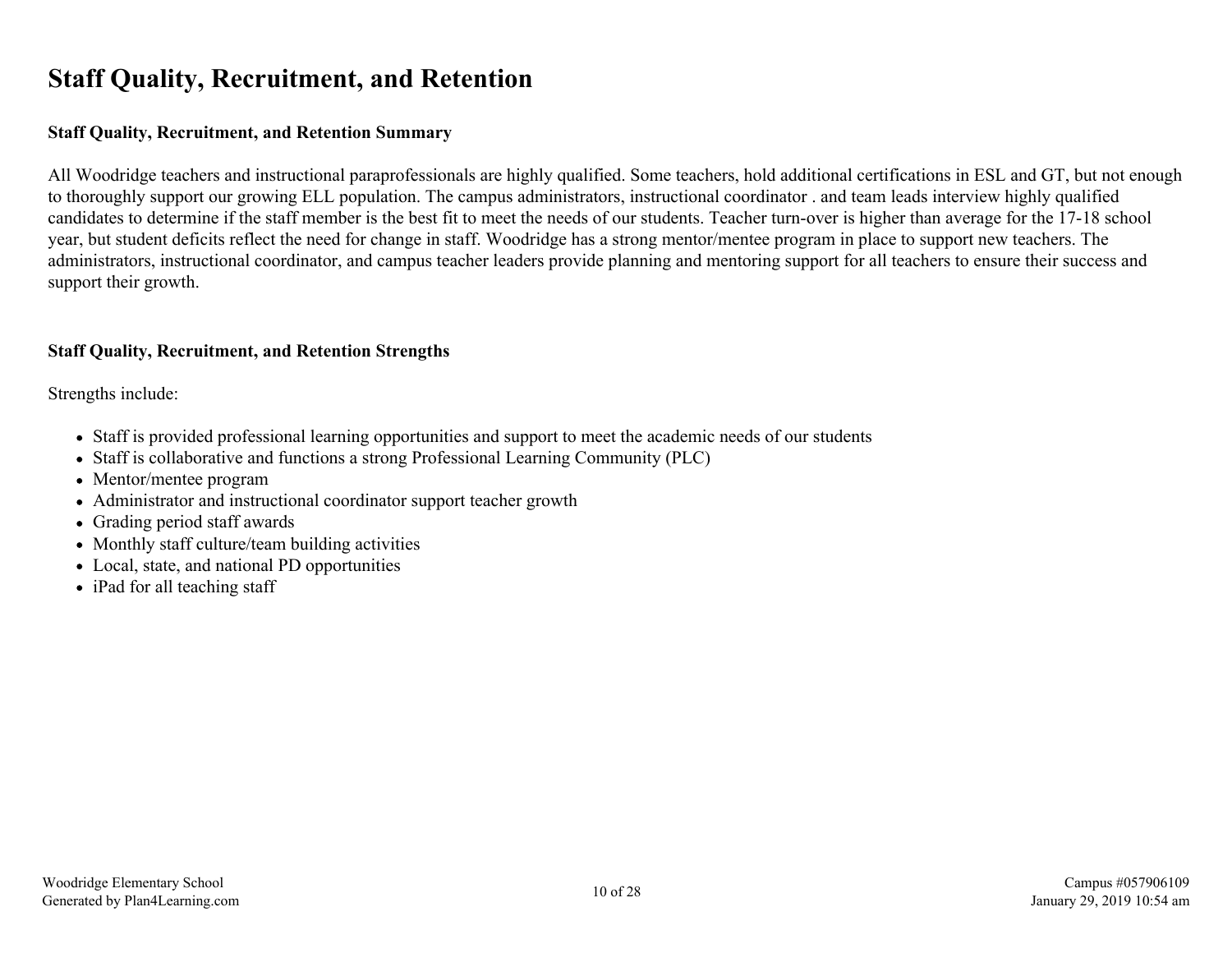### <span id="page-10-0"></span>**Curriculum, Instruction, and Assessment**

#### **Curriculum, Instruction, and Assessment Summary**

Staff reviews student assessments in order to provide targeted instruction for improvement. Professional Learning Communities (PLCs) meet weekly to discuss student and teacher needs to promote achievement. During PLCs, instructional activities are aligned with student learning needs and expected outcomes for achievement. Assessments are developed with the purpose of measuring the impact of curriculum and instruction on student learning. Data from assessments and progress monitoring tools are also used to form small group instruction and intervention groups that focus on meeting the specific needs of our students. Data is used to inform curriculum, instruction, and assessments decisions.

#### **Curriculum, Instruction, and Assessment Strengths**

Strengths include:

- Weekly PLCs to review instruction and data led by instructional leadership team or campus teacher leaders
- All Woddridge teachers follow the district curriculum within all content areas
- Instructional and administrators monitor lesson plans and teaching within the classroom
- Boyd teachers are members of cadres which write the curriculum at the district level and acquire professional development.
- Walkthroughs reflect high level of teaching by following district curriculum and implementing best instructional practices
- Small group instruction formed based on student needs
- Assessments are used effectively to determine student needs and adjust instruction
- Daily structured intervention time for all students utilizing qualified staff to provide instruction

### **Problem Statements Identifying Curriculum, Instruction, and Assessment Needs**

**Problem Statement 1**: Based on lesson feedback and classroom walkthroughs, forty percent of teachers are at below the proficient level in the area of differentiation. **Root Cause**: Teachers need continuous support with alignment during lesson cycle that maximizes instructional time.

**Problem Statement 2**: Based on teacher surveys, 70% percent of teaching staff want more teacher lead PLC's. **Root Cause**: In the past, campus focus was on growing teacher pedagogical capacity.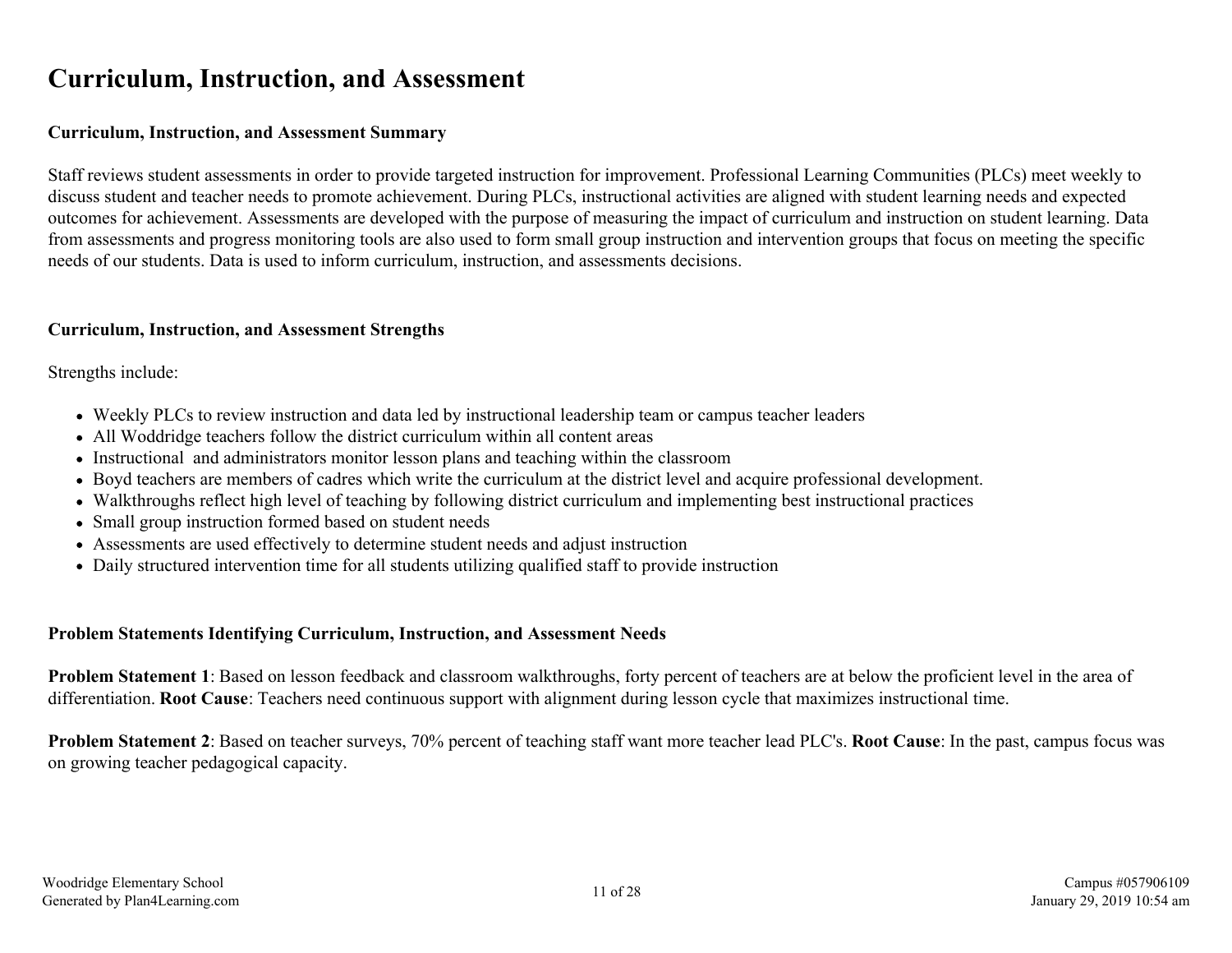### <span id="page-11-0"></span>**Parent and Community Engagement**

### **Problem Statements Identifying Parent and Community Engagement Needs**

**Problem Statement 1**: According to parent sign-in sheets, parent involvement was high at fine arts events, but low at instructional family nights. **Root Cause**: Parent Involvement and campus communication to parents low and inconsistent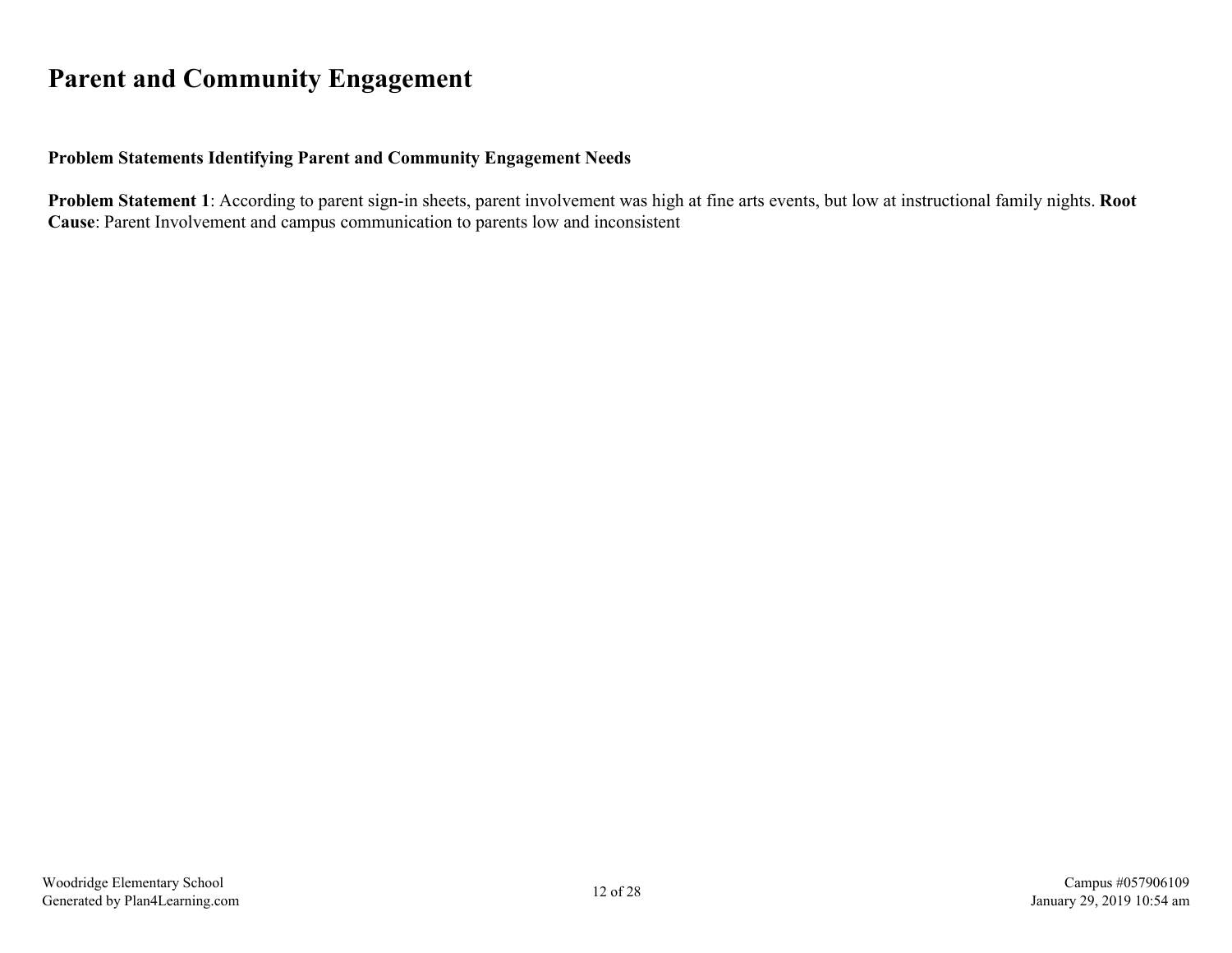## **Comprehensive Needs Assessment Data Documentation**

<span id="page-12-0"></span>The following data were used to verify the comprehensive needs assessment analysis:

### **Improvement Planning Data**

- District goals
- Campus goals
- Current and/or prior year(s) campus and/or district improvement plans
- Campus and/or district planning and decision making committee(s) meeting data
- State and federal planning requirements

### **Accountability Data**

- Texas Academic Performance Report (TAPR) data
- Domain 1 Student Achievement
- Domain 2 Student Progress
- Domain 3 Closing the Gaps
- System Safeguards and Texas Accountability Intervention System (TAIS) data
- Accountability Distinction Designations

### **Student Data: Assessments**

- State and federally required assessment information (e.g. curriculum, eligibility, format, standards, accommodations, TEA information)
- State of Texas Assessments of Academic Readiness (STAAR) current and longitudinal results, including all versions
- STAAR Released Test Ouestions
- Texas English Language Proficiency Assessment System (TELPAS) results
- Student Success Initiative (SSI) data for Grades 5 and 8
- Observation Survey results

### **Student Data: Student Groups**

- Race and ethnicity data, including number of students, academic achievement, discipline, attendance, and rates of progress for each group
- Special Programs data, including number of students, academic achievement, discipline, attendance, and rates of progress for each student group
- Economically Disadvantaged / Non-economically disadvantaged performance, progress, and participation data,
- Male / Female performance, progress, and participation data
- Special education population, including performance, discipline, progress, and participation data
- At-Risk population, including performance, progress, discipline, attendance, and mobility
- EL or LEP data, including academic achievement, progress, support and accommodation needs, race, ethnicity, gender, etc.

### **Student Data: Behavior and Other Indicators**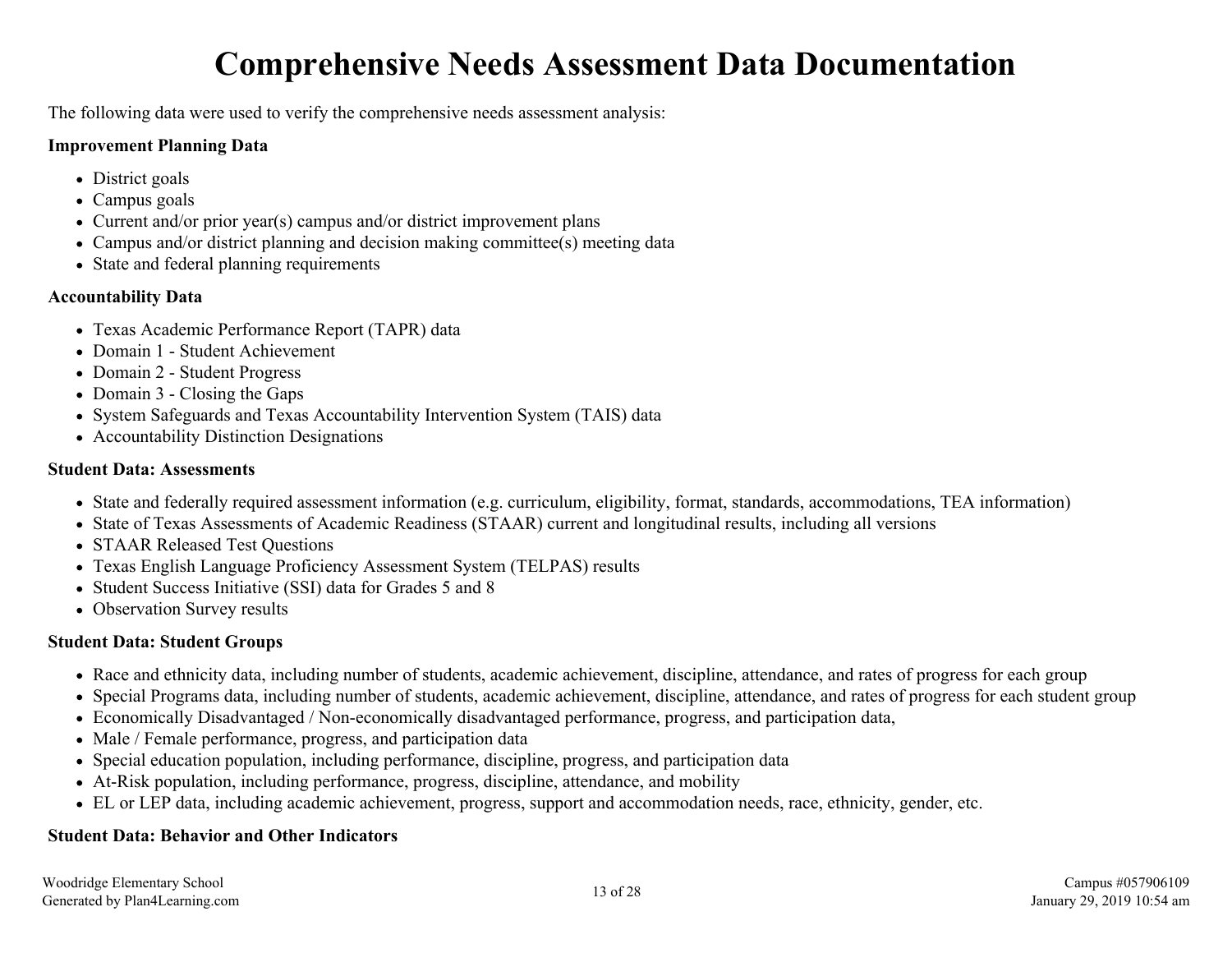• Discipline records

### **Employee Data**

- Professional learning communities (PLC) data
- Staff surveys and/or other feedback
- Campus department and/or faculty meeting discussions and data
- Professional development needs assessment data
- Evaluation(s) of professional development implementation and impact
- T-TESS

### **Parent/Community Data**

- Parent surveys and/or other feedback
- Parent Involvement Rate

### **Support Systems and Other Data**

- Processes and procedures for teaching and learning, including program implementation
- Capacity and resources data
- Budgets/entitlements and expenditures data
- Study of best practices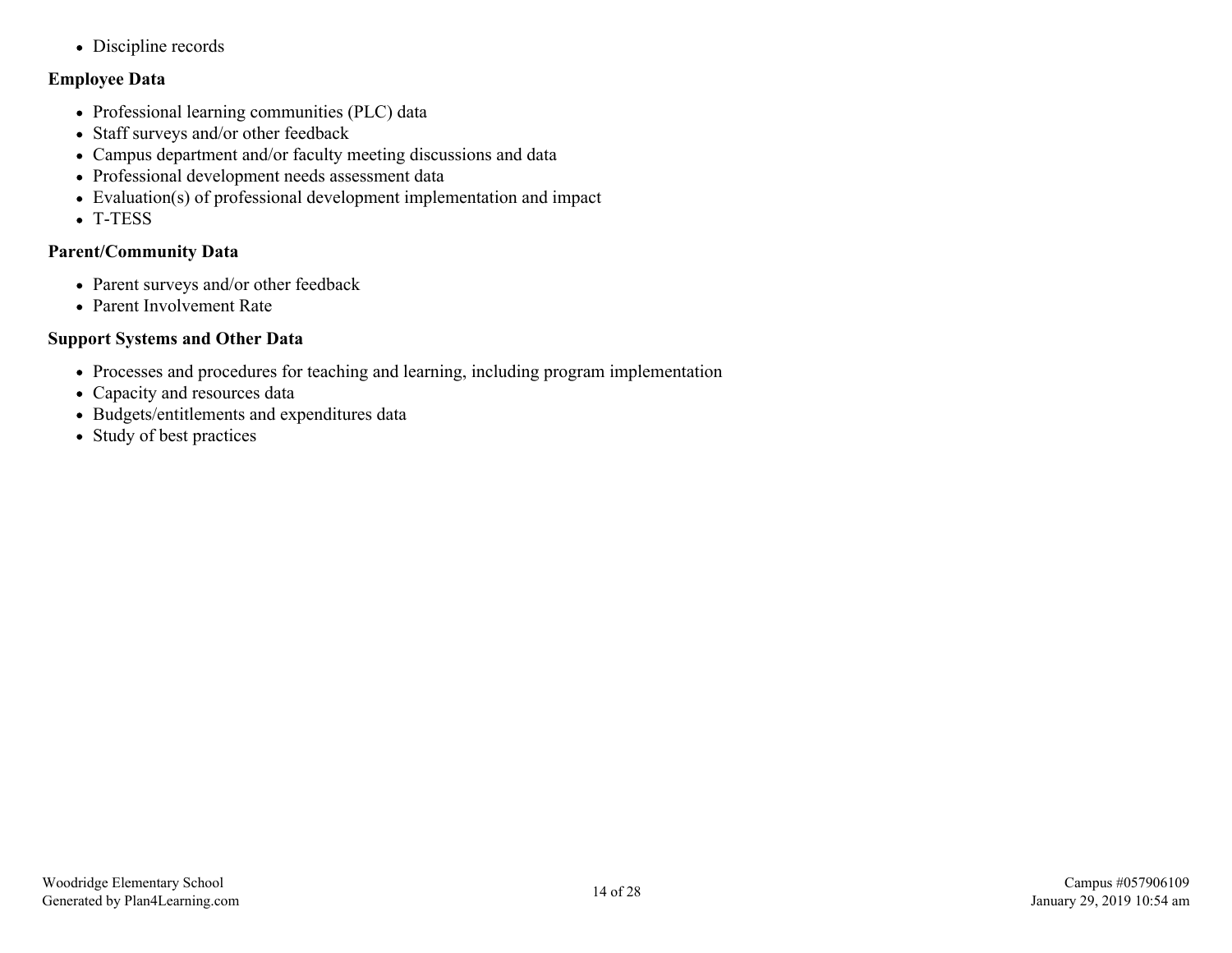## **Goals**

### <span id="page-14-0"></span>**Goal 1: District Strategic Goal: Increase student achievement of all students, and increase passing rates at the meet and masters level.**

**Performance Objective 1:** By May of 2019, at least 30% of students will show growth from BOY to EOY, and teachers will utilize data analysis to target and implement a plan for student growth.

**Evaluation Data Source(s) 1:** STAR Ren reports, intervention data reports by interventionists, student goal setting charts, STAAR results, and teacher data.

#### **Summative Evaluation 1:**

|                                                                                                                                                                                                                                                                                                                             |                 |                                                                                                                                                 |                                          |  |                  | <b>Reviews</b> |                  |
|-----------------------------------------------------------------------------------------------------------------------------------------------------------------------------------------------------------------------------------------------------------------------------------------------------------------------------|-----------------|-------------------------------------------------------------------------------------------------------------------------------------------------|------------------------------------------|--|------------------|----------------|------------------|
| <b>Strategy Description</b>                                                                                                                                                                                                                                                                                                 | <b>ELEMENTS</b> | <b>Monitor</b>                                                                                                                                  | <b>Strategy's Expected Result/Impact</b> |  | <b>Formative</b> |                | <b>Summative</b> |
|                                                                                                                                                                                                                                                                                                                             |                 |                                                                                                                                                 |                                          |  |                  | Oct Jan Mar    | June             |
| <b>Comprehensive Support Strategy</b><br><b>Critical Success Factors</b><br>CSF 1 CSF 2 CSF 4<br>1) Currently, students in grades K-5 receive daily<br>interventions/enrichment during the school day that<br>target reading and math. In order to maximize student<br>learning outcomes during intervention, teachers will | 2.4, 2.5, 2.6   | Administrators<br>Counselor<br>Teachers<br>Instructional<br>Coordinator<br>Interventionists<br><b>Funding Sources: 211 - Title I - 16430.00</b> |                                          |  |                  |                |                  |
| increase the targeted lessons for tier 2 instruction.                                                                                                                                                                                                                                                                       |                 |                                                                                                                                                 |                                          |  |                  |                |                  |
| <b>Comprehensive Support Strategy</b><br>2) K-5 teachers will guide all students in academic goal<br>setting and tracking using student goal setting folders<br>and classroom data tracking based on individual levels<br>of performance on STAR Reading, STAR Math, and                                                    |                 | Administrators<br>Teachers<br>Instructional<br>Coordinator<br>Interventionists                                                                  |                                          |  |                  |                |                  |
| district assessments.                                                                                                                                                                                                                                                                                                       |                 | Funding Sources: 199 - State Comp Ed - 598.00                                                                                                   |                                          |  |                  |                |                  |
| 3) In order to increase the effectiveness of intervention,<br>a pull-out teacher will be brought in to work with<br>students in grades 3-5 in reading that are performing<br>below grade level.                                                                                                                             |                 | Administrators<br>Teachers<br>Instructional<br>Coordinator<br>Interventionists                                                                  |                                          |  |                  |                |                  |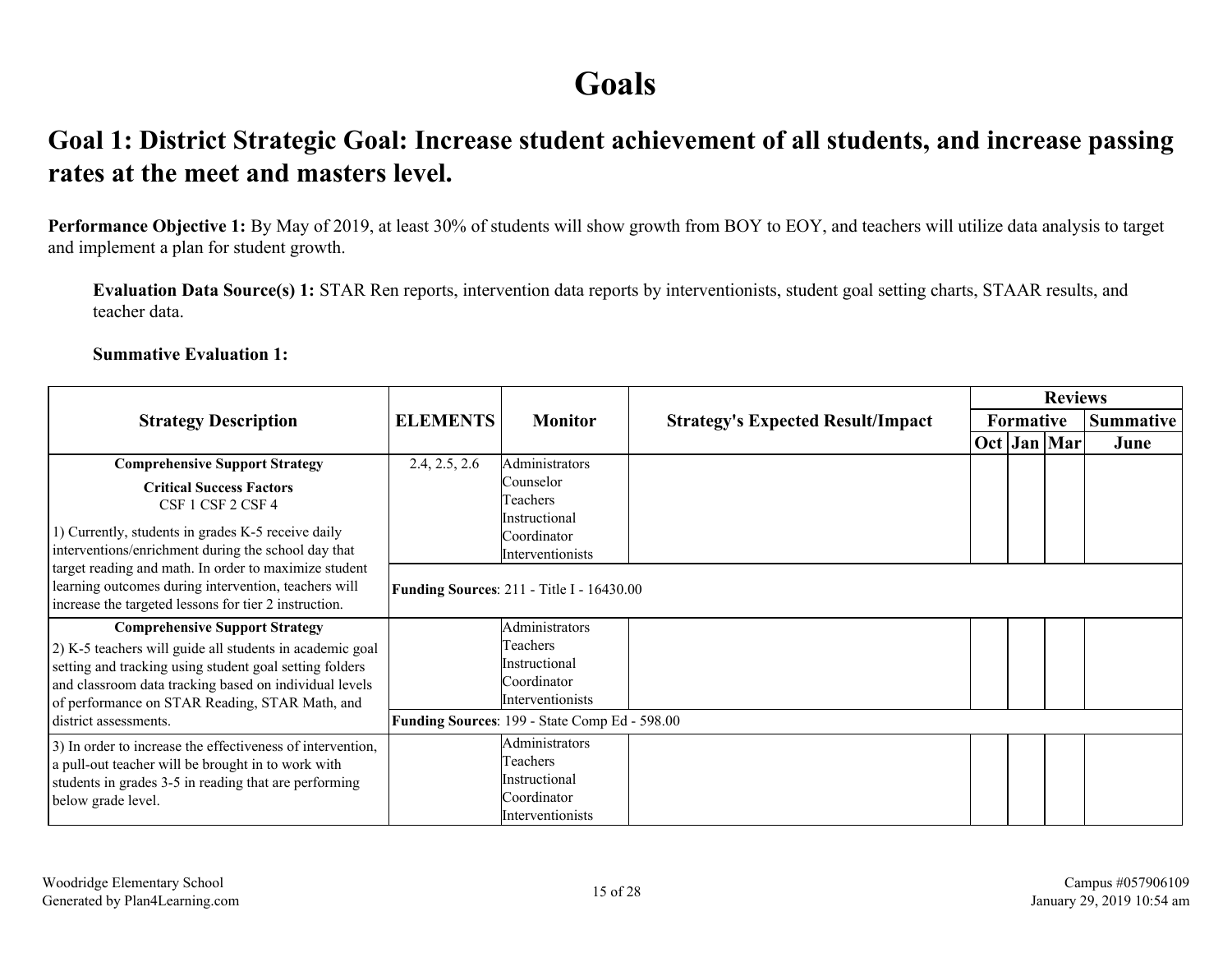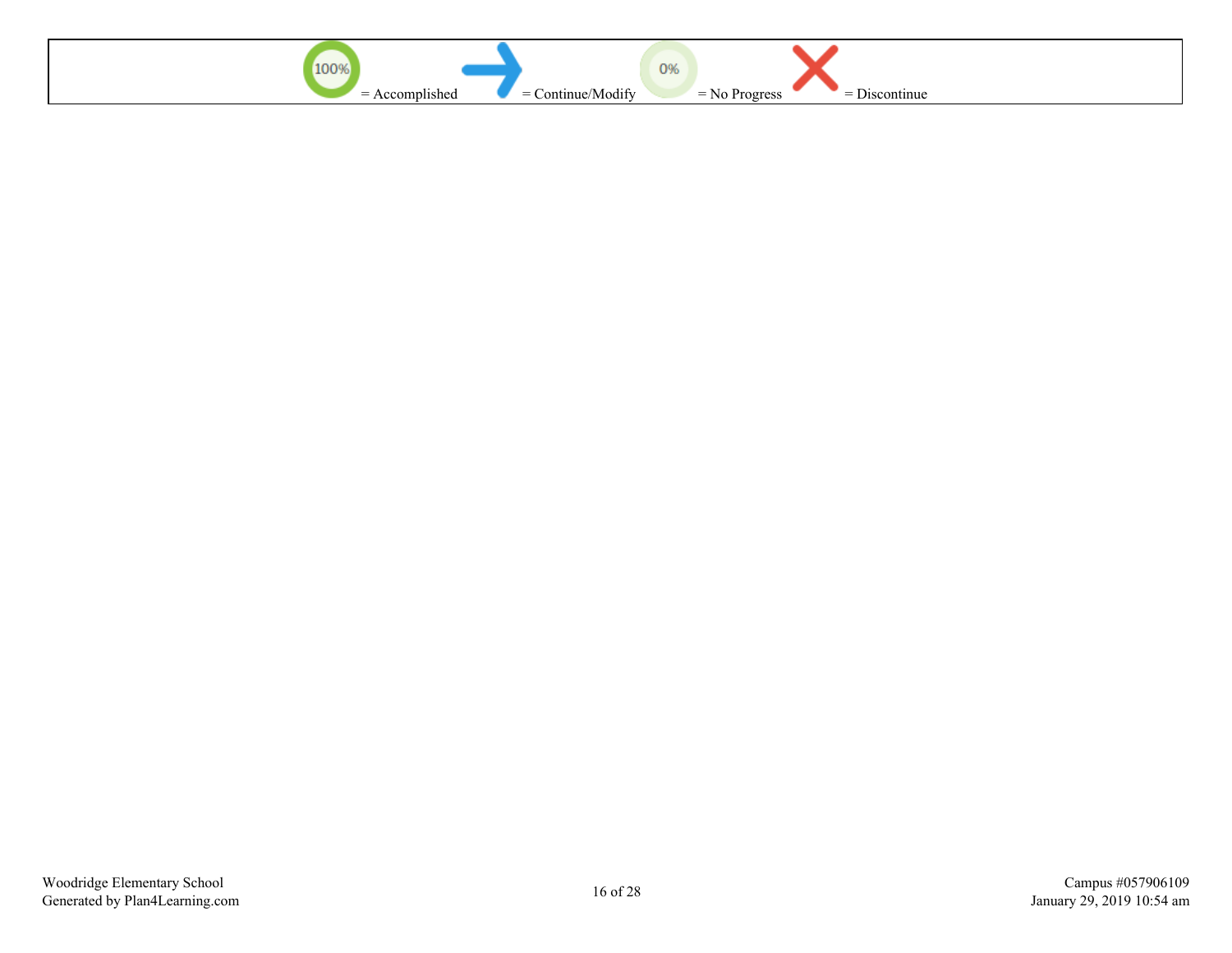**Goal 1:** District Strategic Goal: Increase student achievement of all students, and increase passing rates at the meet and masters level.

**Performance Objective 2:** By June 2019, students will show at least a 20% gain in writing on all district and state assessments as compared to the previous year.

**Evaluation Data Source(s) 2:** Lesson plans, student work samples, district and state data, writing portfolios, campus wide writing plan, teacher surveys, CWT feedback, progress monitoring charts

#### **Summative Evaluation 2:**

|                                                                                                                                                                                                                                                                |                  |                                                                                                                             |                                          | <b>Reviews</b> |               |  |      |           |  |  |                  |
|----------------------------------------------------------------------------------------------------------------------------------------------------------------------------------------------------------------------------------------------------------------|------------------|-----------------------------------------------------------------------------------------------------------------------------|------------------------------------------|----------------|---------------|--|------|-----------|--|--|------------------|
| <b>Strategy Description</b>                                                                                                                                                                                                                                    | <b>ELEMENTS</b>  | <b>Monitor</b>                                                                                                              | <b>Strategy's Expected Result/Impact</b> |                |               |  |      | Formative |  |  | <b>Summative</b> |
|                                                                                                                                                                                                                                                                |                  |                                                                                                                             |                                          |                | $Oct$ Jan Mar |  | June |           |  |  |                  |
| 1) By November 2018, the campus will create and<br>implement a campus wide writing plan for grade levels<br>$3-5.$                                                                                                                                             |                  | Administrators<br>Teachers<br>Instructional<br>Coordinator<br>Interventionists<br>Funding Sources: 211 - Title I - 12000.00 |                                          |                |               |  |      |           |  |  |                  |
| 2) All fourth grade students will participant in fourth<br>grade writing camp twice a year.                                                                                                                                                                    |                  |                                                                                                                             |                                          |                |               |  |      |           |  |  |                  |
| <b>Targeted Support Strategy</b><br>3) By December 2018, all students in grades 3-5 will use<br>Quill and Edmentum weekly for ELAR.                                                                                                                            |                  | Administrators<br>Teachers<br>Instructional<br>Coordinator<br>Interventionists                                              |                                          |                |               |  |      |           |  |  |                  |
| 4) All ELAR and instructional support teachers will<br>receive training on writing using the Gretchen Bernabei<br>writing method, as well as receive ancillary support and<br>training through the writing Academy.                                            |                  |                                                                                                                             |                                          |                |               |  |      |           |  |  |                  |
| 5) By end of October 2018 WFAMA will establish<br>writing committee for grades 3-4, that will grade writing<br>samples, spotlight student published work, finalize<br>campus writing plan process, conduct calibration walks,<br>and professional development. |                  |                                                                                                                             |                                          |                |               |  |      |           |  |  |                  |
| 100%                                                                                                                                                                                                                                                           | $=$ Accomplished | $=$ Continue/Modify                                                                                                         | 0%<br>$=$ No Progress<br>$=$ Discontinue |                |               |  |      |           |  |  |                  |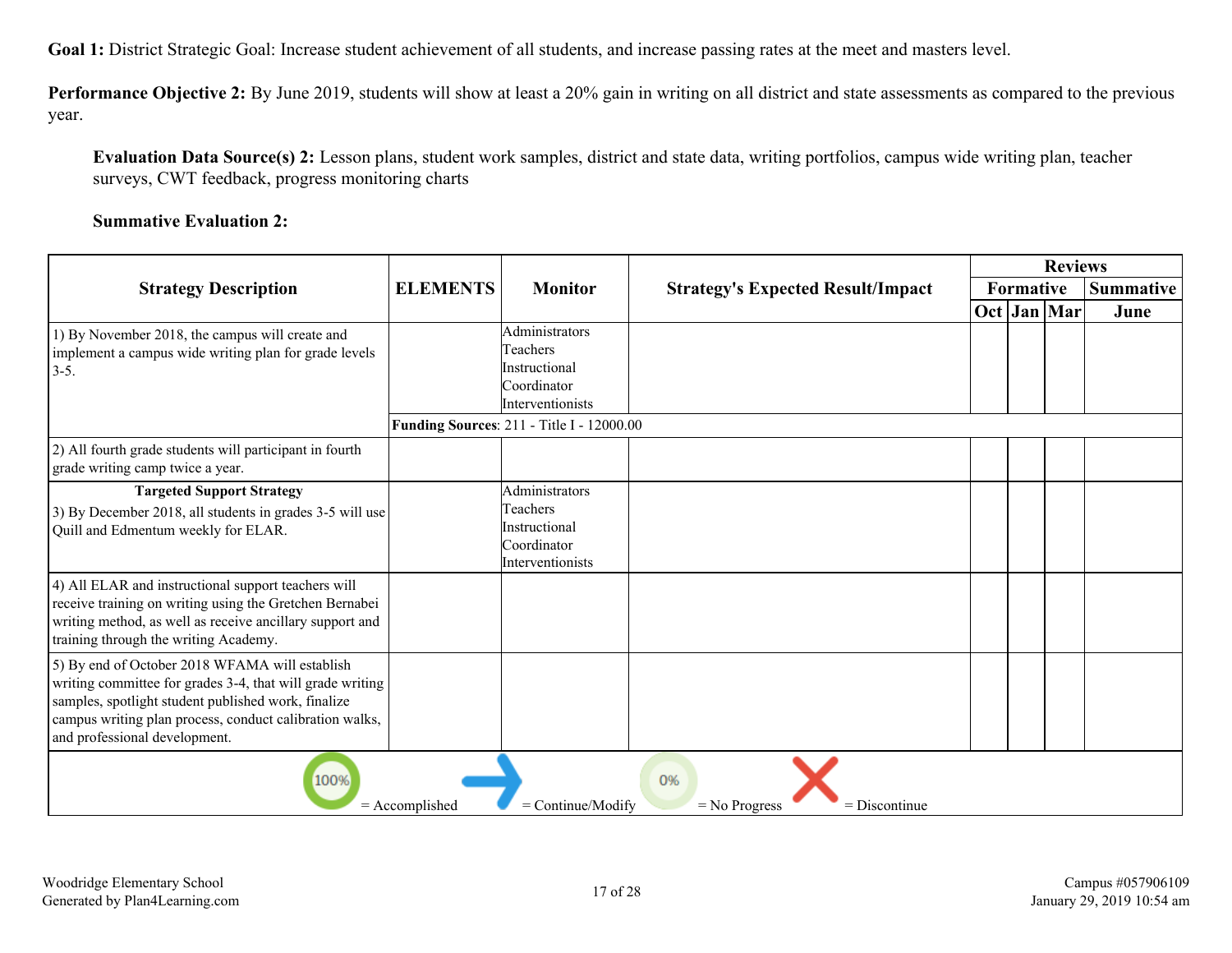**Goal 1:** District Strategic Goal: Increase student achievement of all students, and increase passing rates at the meet and masters level.

**Performance Objective 3:** Increase overall achievement rate of Index One to 70% or above,

**Evaluation Data Source(s) 3:**

**Summative Evaluation 3:**

|                                                                                                                                                                                                                                                                                                                                           |                 |                                                                                             |                                          |  |           | <b>Reviews</b> |                  |
|-------------------------------------------------------------------------------------------------------------------------------------------------------------------------------------------------------------------------------------------------------------------------------------------------------------------------------------------|-----------------|---------------------------------------------------------------------------------------------|------------------------------------------|--|-----------|----------------|------------------|
| <b>Strategy Description</b>                                                                                                                                                                                                                                                                                                               | <b>ELEMENTS</b> | <b>Monitor</b>                                                                              | <b>Strategy's Expected Result/Impact</b> |  | Formative |                | <b>Summative</b> |
|                                                                                                                                                                                                                                                                                                                                           |                 |                                                                                             |                                          |  |           | $Oct$ Jan Mar  | June             |
| <b>PBMAS</b><br><b>Critical Success Factors</b><br>CSF 1 CSF 7<br>1) By January 2019, all 3-5 ELAR and Math classrooms<br>will you use the All in Learning platform to track daily<br>and weekly mastery of student learning by the TEKS<br>standard.                                                                                     |                 | Administrators<br>Teachers<br><b>Instructional Coach</b><br>Interventionists<br><b>CITS</b> |                                          |  |           |                |                  |
| <b>Critical Success Factors</b><br>CSF 1 CSF 4<br>(2) All students will utilize student ipads and chrome<br>books to complete individualized teacher assigned<br>online instructional assignments with at least on hour of<br>usage per week.                                                                                             |                 | Administrators<br>Teachers<br>Instructional<br>Coordinator<br>Interventionists              |                                          |  |           |                |                  |
| <b>Targeted Support Strategy</b><br><b>Critical Success Factors</b><br>CSF 1 CSF 2 CSF 7<br>3) Beginning December 2018, all teachers will set<br>academic goals based on approaches, meets, and<br>masters, and chart academic goals based on district<br>assessment data, campus- created Friday assessments,<br>and daily exit tickets. |                 |                                                                                             |                                          |  |           |                |                  |
| <b>Critical Success Factors</b><br>CSF 1 CSF 6<br>4) In order to maximize student learning outcomes, all<br>teachers will utilize aligned instructional best practices<br>centered on Kagan, Lead4ward, and other TEKS<br>aligned student instructional resources.                                                                        |                 | Administrators<br>Teachers<br>Instructional<br>Coordinator<br>Interventionists              |                                          |  |           |                |                  |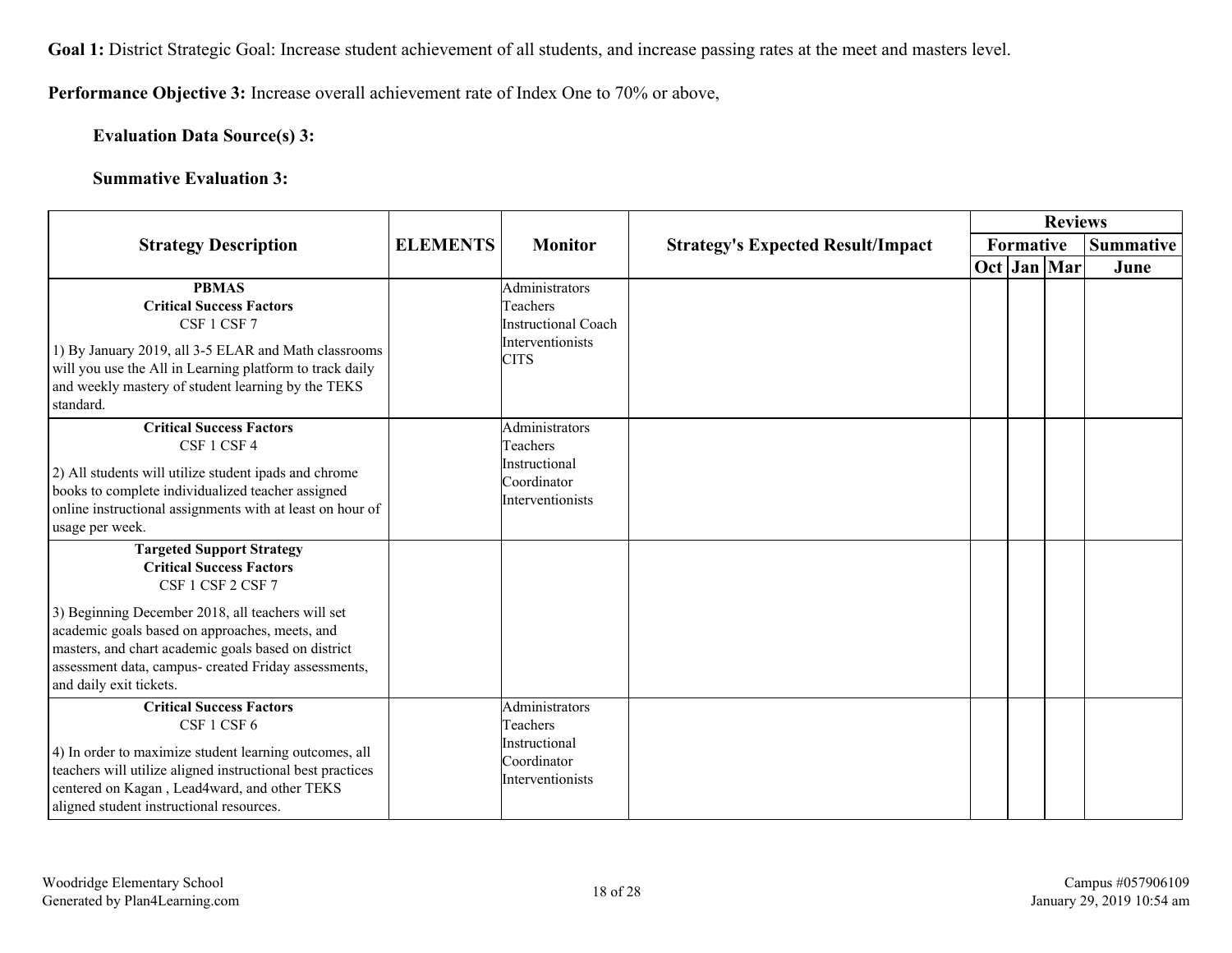| <b>PBMAS</b><br><b>Critical Success Factors</b><br>CSF 1 CSF 4<br>5) Beginning January 2019, all struggling students in<br>grades 2-5 will receive tutoring in the areas of reading,<br>math, writing (4th grade), and science (5th grade), and<br>academic enrichment clubs will be utilized to deepen<br>learning for students in tier I. | Administrators<br>Teachers<br>Instructional<br>Coordinator<br>Interventionists |                                          |  |  |
|---------------------------------------------------------------------------------------------------------------------------------------------------------------------------------------------------------------------------------------------------------------------------------------------------------------------------------------------|--------------------------------------------------------------------------------|------------------------------------------|--|--|
| 100%<br>$=$ Accomplished                                                                                                                                                                                                                                                                                                                    | $=$ Continue/Modify                                                            | 0%<br>$=$ Discontinue<br>$=$ No Progress |  |  |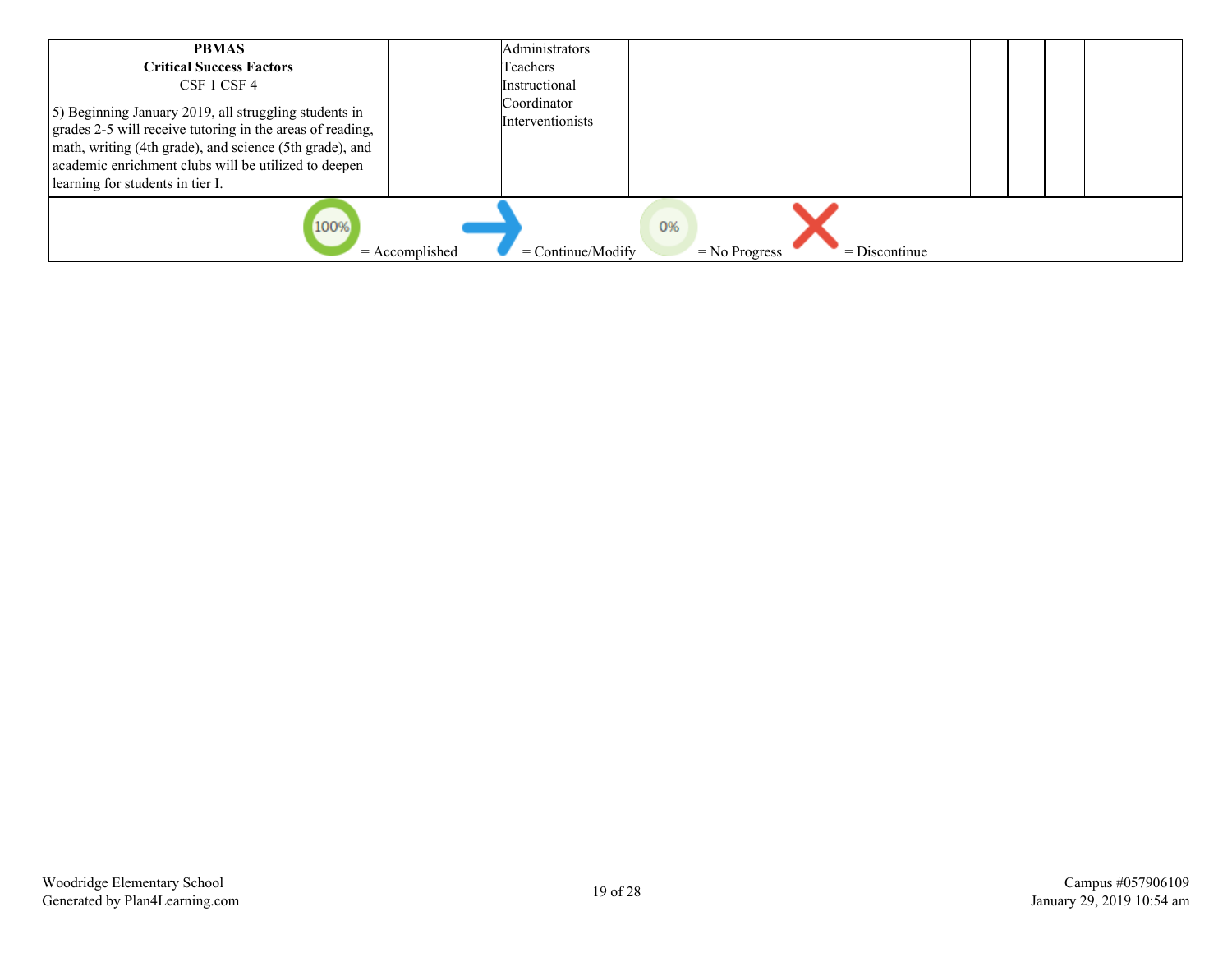### <span id="page-19-0"></span>**Goal 2: District Goal: 1.2 Increase pathways to fully engage all stakeholders Increase opportunities, relationships, and communication between students, staff, and parents to enhance student experiences and campus culture and climate.**

**Performance Objective 1:** To provide various outlets that communicate effectively with parents and community stakeholders.

**Evaluation Data Source(s) 1:** Surveys, Monthly Calendars, Twitter posts, engagement events, Parent Unit calendars

**Summative Evaluation 1:**

|                                                                                                                                                                                                                                                   |                  |                                                                                                                                              |                                                                                        | <b>Reviews</b><br>Formative<br><b>Summative</b> |  |               |      |
|---------------------------------------------------------------------------------------------------------------------------------------------------------------------------------------------------------------------------------------------------|------------------|----------------------------------------------------------------------------------------------------------------------------------------------|----------------------------------------------------------------------------------------|-------------------------------------------------|--|---------------|------|
| <b>Strategy Description</b>                                                                                                                                                                                                                       | <b>ELEMENTS</b>  | <b>Monitor</b>                                                                                                                               | <b>Strategy's Expected Result/Impact</b>                                               |                                                 |  |               |      |
|                                                                                                                                                                                                                                                   |                  |                                                                                                                                              |                                                                                        |                                                 |  | $Oct$ Jan Mar | June |
| <b>Comprehensive Support Strategy</b><br><b>Critical Success Factors</b><br>CSF 5 CSF 6<br>1) By June 2019, all parents and community<br>stakeholders will have the opportunity to participate in<br>at least eight parent engagement activities. | 3.1, 3.2         | Counselor<br>Administrators<br><b>Team Leaders</b><br>Teachers<br>Parent Engagement<br>Committee<br>Funding Sources: 211 - Title I - 2000.00 | Increase parent to school connection and build positive<br>relationships with parents. |                                                 |  |               |      |
| <b>Critical Success Factors</b><br>CSF <sub>5</sub><br>2) By June 2018, all parents will receive campus weekly<br>and monthly forms communication that outlines current<br>events, skills being taught by month, celebrations, and<br>key dates.  | 3.1              | Counselor<br><b>Administrators</b><br>Team Leaders<br>Teachers<br>Parent Engagement<br>Committee                                             | Increase parent to school connection and build positive<br>relationships with parents. |                                                 |  |               |      |
| 3) By June 2019, 100% of volunteers will be linked<br>electronically in the VOLY system using an ipad/laptop.<br>Students will receive house points parent volunteering<br>and parent newsletter shout-out.                                       |                  | Counselor<br><b>Assistant Principal</b><br><b>Clerical Staff</b>                                                                             | Increase parent to school connection and build positive<br>relationships with parents. |                                                 |  |               |      |
| <b>Critical Success Factors</b><br>CSF <sub>5</sub><br>4) By May 2018, WFAMA will host two Parent Power<br>Hour sessions for parent and community stakeholders<br>on math, reading, writing, and science.                                         | 3.1, 3.2         | Counselor<br><b>Assistant Principal</b><br>Clerical Staff<br><i>Interventionists</i><br><b>Team Leaders</b>                                  | Increase parent to school connection and build positive<br>relationships with parents. |                                                 |  |               |      |
| 100%                                                                                                                                                                                                                                              | $=$ Accomplished | = Continue/Modify                                                                                                                            | 0%<br>$=$ Discontinue<br>$=$ No Progress                                               |                                                 |  |               |      |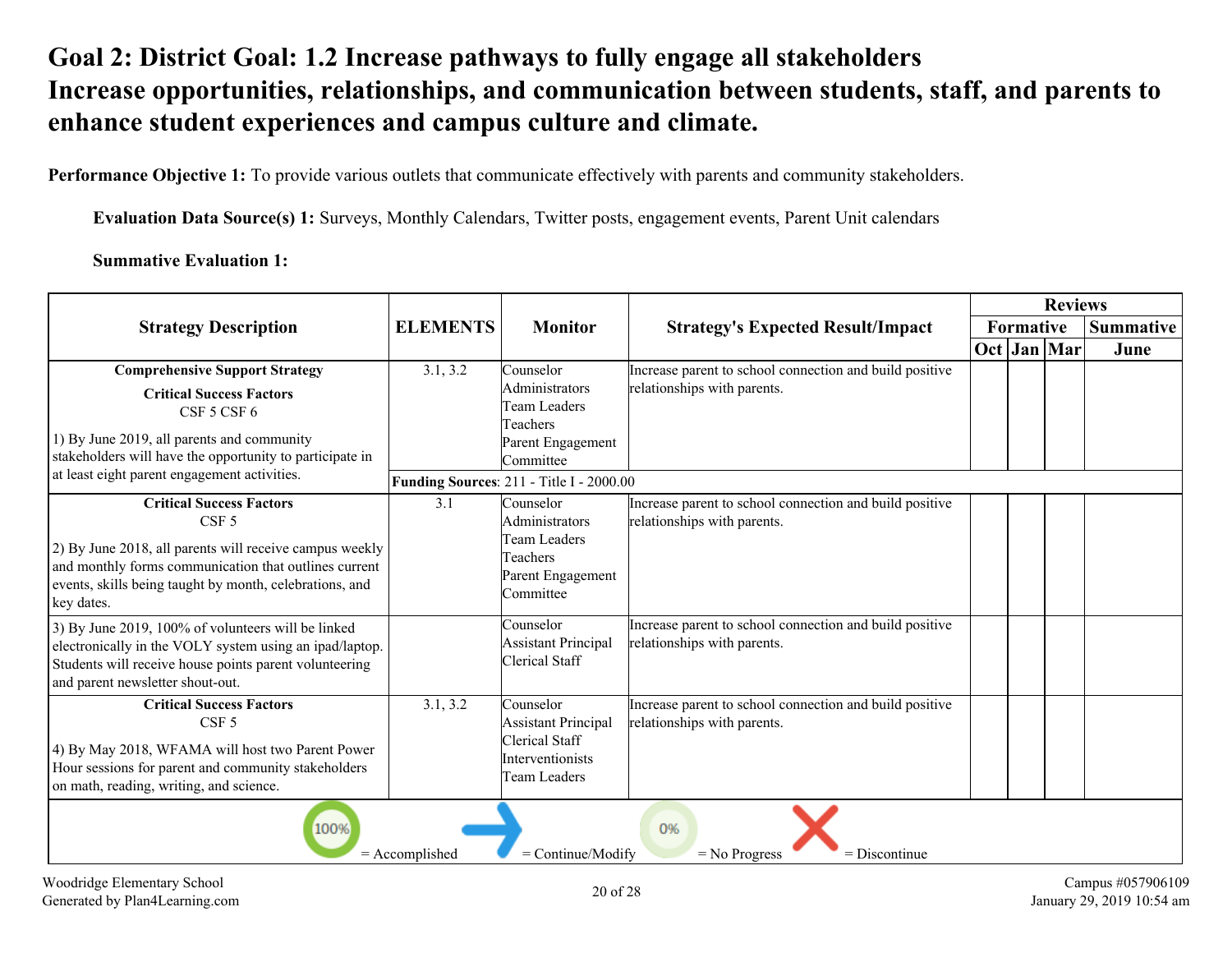**Goal 2:** District Goal: 1.2 Increase pathways to fully engage all stakeholders

Increase opportunities, relationships, and communication between students, staff, and parents to enhance student experiences and campus culture and climate.

**Performance Objective 2:** By May of 2019, all staff and students will have multiple opportunities to engage in team and culture building activities that will enhance campus environment and learning experiences.

### **Evaluation Data Source(s) 2:**

### **Summative Evaluation 2:**

|                                                                                                                                                                                                                    |                 |                                                 |                                                                                                                                                                                                               |  | <b>Reviews</b> |  |                  |  |
|--------------------------------------------------------------------------------------------------------------------------------------------------------------------------------------------------------------------|-----------------|-------------------------------------------------|---------------------------------------------------------------------------------------------------------------------------------------------------------------------------------------------------------------|--|----------------|--|------------------|--|
| <b>Strategy Description</b>                                                                                                                                                                                        | <b>ELEMENTS</b> | <b>Monitor</b>                                  | <b>Strategy's Expected Result/Impact</b>                                                                                                                                                                      |  | Formative      |  | <b>Summative</b> |  |
|                                                                                                                                                                                                                    |                 |                                                 |                                                                                                                                                                                                               |  | $Oct$ Jan Mar  |  | June             |  |
| <b>Critical Success Factors</b><br>CSF <sub>6</sub><br>1) By October 2018, all students and staff will<br>collaborate and engage in weekly and monthly culture                                                     |                 | All staff that<br>attended Ron Clark<br>Academy | Increased culture and climate amongst students and staff.<br>Deter student misbehavior and promote positivity<br>throughout the entire campus. This should also increase<br>instructional time in classrooms. |  |                |  |                  |  |
| building activities and incentives utilizing the Ron Clark<br>Houses System.                                                                                                                                       |                 | <b>Funding Sources: 211 - Title I - 1000.00</b> |                                                                                                                                                                                                               |  |                |  |                  |  |
| <b>Critical Success Factors</b><br>CSF 1 CSF 6                                                                                                                                                                     | 2.4, 2.5        | All staff                                       |                                                                                                                                                                                                               |  |                |  |                  |  |
| 2) All students will opportunities to participate in<br>grading period award programs, VIP data growth and<br>achievement celebrations for assessments, and<br>attendance/character parties.                       |                 |                                                 |                                                                                                                                                                                                               |  |                |  |                  |  |
| <b>Critical Success Factors</b><br>CSF 3 CSF 6 CSF 7                                                                                                                                                               |                 | All staff                                       |                                                                                                                                                                                                               |  |                |  |                  |  |
| 3) By June 2019, all staff will have monthly team and<br>relationship building opportunities that led to growing<br>teaching collaboration and culture.                                                            |                 |                                                 |                                                                                                                                                                                                               |  |                |  |                  |  |
| <b>Critical Success Factors</b><br>CSF 5 CSF 6                                                                                                                                                                     |                 |                                                 |                                                                                                                                                                                                               |  |                |  |                  |  |
| 4) WFAMA will have career day for students grades<br>4th-5th to introduce the different occupations in our<br>community and surrounding areas, including jobs that<br>require<br>specific skills fine arts skills. |                 |                                                 |                                                                                                                                                                                                               |  |                |  |                  |  |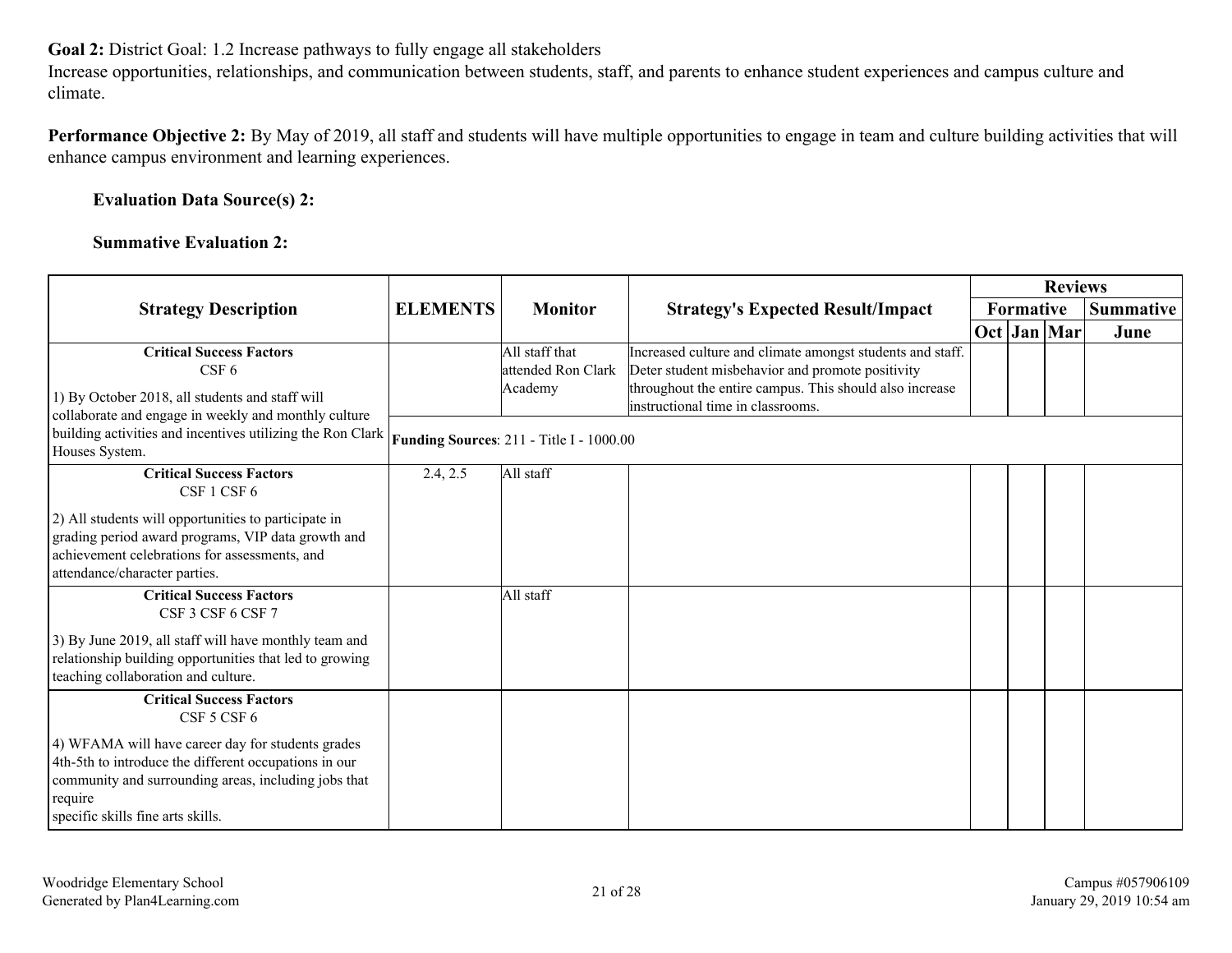| <b>Critical Success Factors</b><br>CSF 4 CSF 5 CSF 6<br>[5] All students will have at least two opportunities to<br>participate in rich fine arts experiences through master<br>classes, field trips, guest artist, and campus-wide<br>productions. |                                                                                                                                                                                            |  |  |  |
|-----------------------------------------------------------------------------------------------------------------------------------------------------------------------------------------------------------------------------------------------------|--------------------------------------------------------------------------------------------------------------------------------------------------------------------------------------------|--|--|--|
| <b>Critical Success Factors</b><br>CSF 6 CSF 7<br>(6) By February 2019, all teachers and staff will receive<br>training on implementing restorative and soci-emotional<br>practices for dealing w/ student behaviors.                               | Campus<br>To decrease office referrals, and decrease the amount of<br>Administrators,<br>student outbursts and episodes and the K-2 classroom.<br>teachers, counselors,<br><b>ISS</b> aide |  |  |  |
| 100%<br>$=$ Accomplished                                                                                                                                                                                                                            | 0%<br>$=$ Continue/Modify<br>$=$ No Progress<br>$=$ Discontinue                                                                                                                            |  |  |  |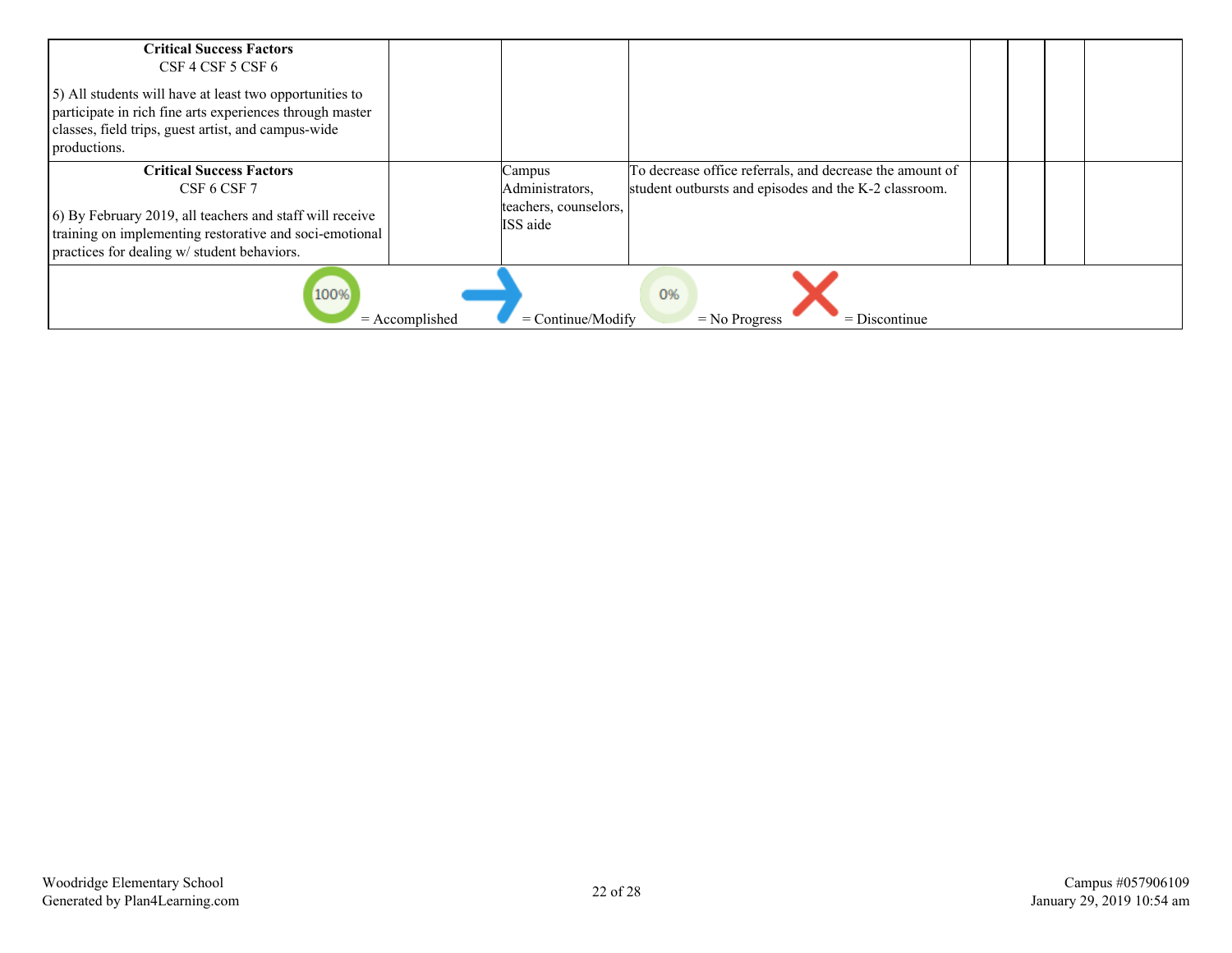### <span id="page-22-0"></span>**Goal 3: District Goal: Teacher Quality Enhance teacher quality through collaboration, quality professional development, learning communities, and instructional coaching.**

Performance Objective 1: Provide teachers and staff with quality resources, professional development, and collaboration tools to successfully build upon practices that increases student achievement, creativity with the arts, and positive character.

**Evaluation Data Source(s) 1:** Agenda, sign in sheets, staff PD surveys

**Summative Evaluation 1:**

|                                                                                                                                                                                                                                                                                                                                   |                 |                                                                     |                                                                                                   | <b>Reviews</b> |           |               |                  |
|-----------------------------------------------------------------------------------------------------------------------------------------------------------------------------------------------------------------------------------------------------------------------------------------------------------------------------------|-----------------|---------------------------------------------------------------------|---------------------------------------------------------------------------------------------------|----------------|-----------|---------------|------------------|
| <b>Strategy Description</b>                                                                                                                                                                                                                                                                                                       | <b>ELEMENTS</b> | <b>Monitor</b>                                                      | <b>Strategy's Expected Result/Impact</b>                                                          |                | Formative |               | <b>Summative</b> |
|                                                                                                                                                                                                                                                                                                                                   |                 |                                                                     |                                                                                                   |                |           | $Oct$ Jan Mar | June             |
| <b>Critical Success Factors</b><br>CSF 1 CSF 2 CSF 7                                                                                                                                                                                                                                                                              |                 | Administrators<br>Teachers                                          |                                                                                                   |                |           |               |                  |
| 1) WFAMA will have vertical planning for teachers to<br>share their expertise in the areas of reading math,<br>science, and writing. Make and take sessions during on<br>campus staff development days/ collaborative planning.                                                                                                   |                 | Staff                                                               |                                                                                                   |                |           |               |                  |
| <b>Critical Success Factors</b><br>CSF 1 CSF 2                                                                                                                                                                                                                                                                                    |                 | All campus<br>administrators                                        |                                                                                                   |                |           |               |                  |
| 2) Teachers, administrators, and instructional staff will<br>participate in a systematic planning process, data driven<br>PLC's, and professional development focused on<br>improving academic and social achievement of all<br>students, and enhancing teacher instructional methods.                                            |                 | All instructional staff<br>Funding Sources: 211 - Title I - 6363.55 |                                                                                                   |                |           |               |                  |
| <b>Critical Success Factors</b><br>CSF 1 CSF 2 CSF 3 CSF 7                                                                                                                                                                                                                                                                        |                 | Administrators<br>Teachers                                          | Increase teacher effectiveness, which will in turn lead to<br>an increase in student achievement. |                |           |               |                  |
| 3) Beginning January 2019, all teachers will participate<br>in campus coaching process through the Sibme<br>platform. All teachers will also have the opportunity for<br>classroom video self reflection using teacher iPad, and<br>receive a recording of TTESS evaluation with<br>collaborative evidenced-based rubric scoring. |                 |                                                                     |                                                                                                   |                |           |               |                  |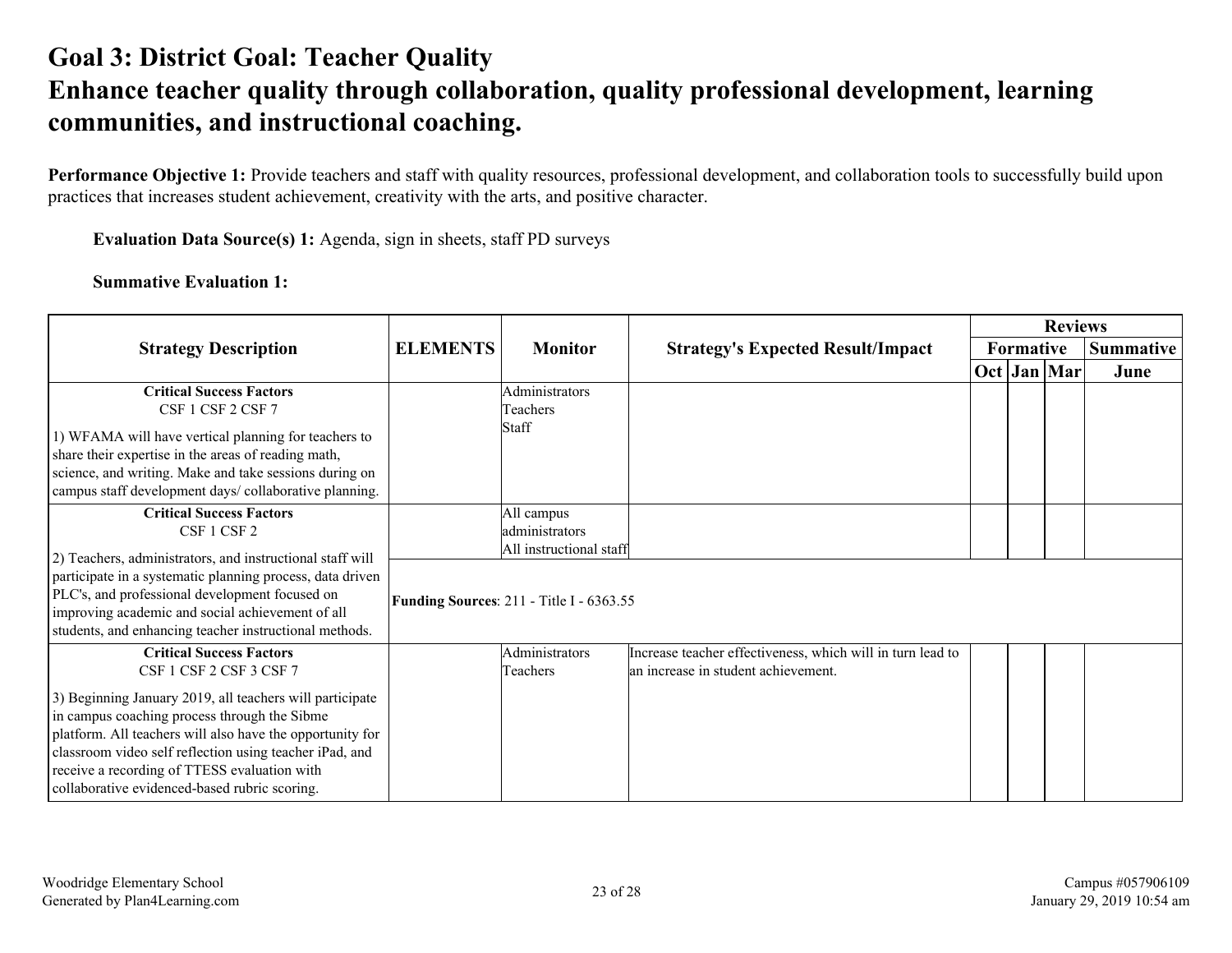| <b>Critical Success Factors</b>                                                                                                                                                                                                                                                                                                                                                                                                         | Administrators                                                                       | Increase teacher effectiveness and staff culture, which                                                                                                                                              |  |  |
|-----------------------------------------------------------------------------------------------------------------------------------------------------------------------------------------------------------------------------------------------------------------------------------------------------------------------------------------------------------------------------------------------------------------------------------------|--------------------------------------------------------------------------------------|------------------------------------------------------------------------------------------------------------------------------------------------------------------------------------------------------|--|--|
| CSF 1 CSF 2                                                                                                                                                                                                                                                                                                                                                                                                                             | Teachers                                                                             | will in turn lead to an increase in student achievement.                                                                                                                                             |  |  |
| 4) All teachers and administrators will participate in<br>monthly learning walks and have opportunities to<br>observe classroom instruction from another colleague.                                                                                                                                                                                                                                                                     |                                                                                      |                                                                                                                                                                                                      |  |  |
| <b>Critical Success Factors</b><br>CSF 1 CSF 4 CSF 7<br>[5] WFAMA teachers and instructional support staff will<br>be provided with<br>technology support and training from campus & district<br>trainers on district instructional technology programs<br>including: STAR Renaissance, STEMscopes,<br>Schoology, Learning.com, online textbooks, Quill,<br>Flocabulary, Apple, and other instructional online<br>technology resources. | Administrators<br>Teachers<br><b>CITS</b><br>Instructional Aides<br>Interventionists | Increase teacher knowledge of program and how to utilize<br>it to enhance instruction. With gained knowledge,<br>students will increase usage of programs and monitor and<br>track their own growth. |  |  |
|                                                                                                                                                                                                                                                                                                                                                                                                                                         |                                                                                      |                                                                                                                                                                                                      |  |  |
| 100%                                                                                                                                                                                                                                                                                                                                                                                                                                    | $=$ Continue/Modify<br>$=$ Accomplished                                              | 0%<br>$=$ Discontinue<br>$=$ No Progress                                                                                                                                                             |  |  |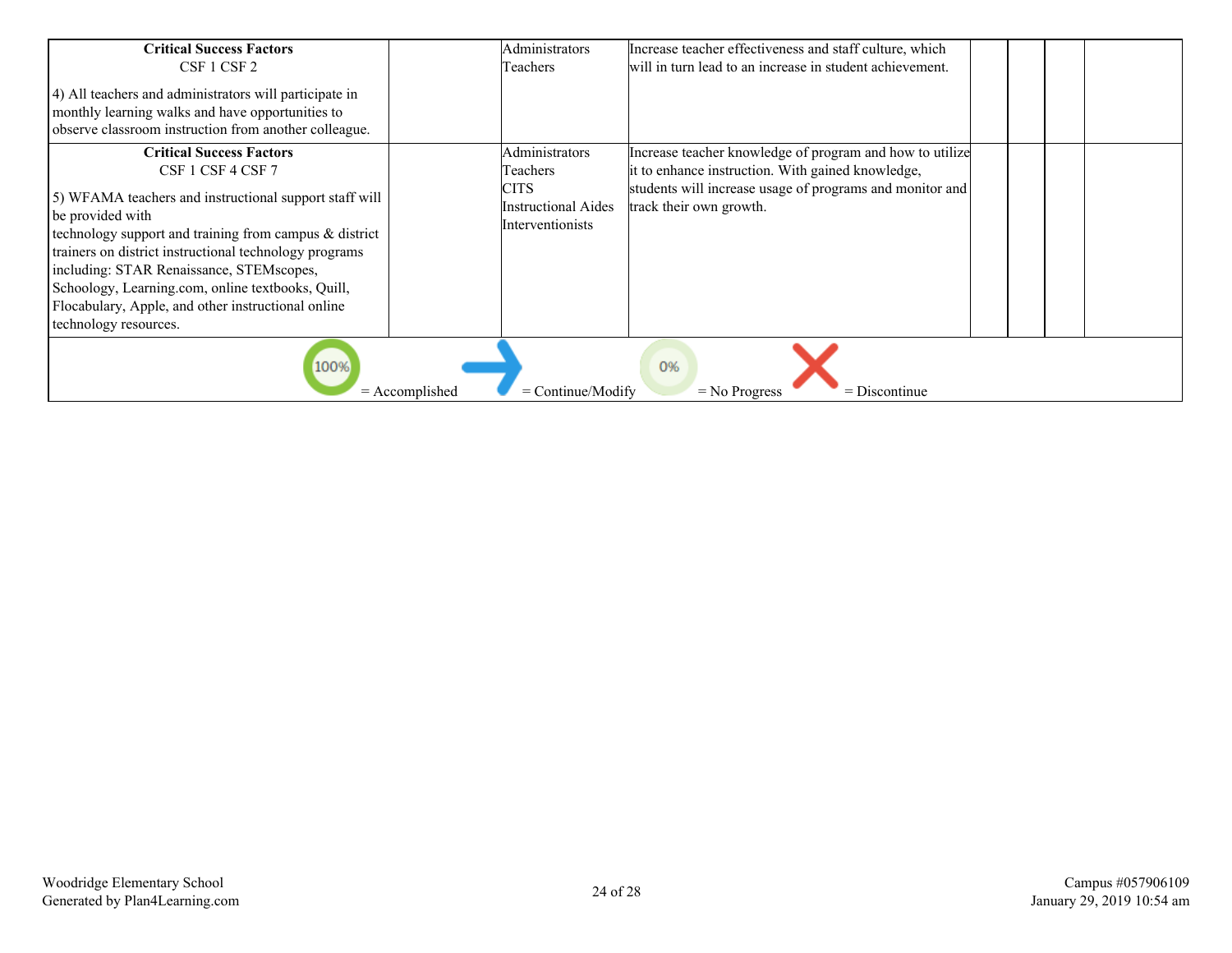## **Comprehensive Support Strategies**

<span id="page-24-0"></span>

| Goal Objective Strategy | <b>Description</b>                                                                                                                                                                                                                                                         |
|-------------------------|----------------------------------------------------------------------------------------------------------------------------------------------------------------------------------------------------------------------------------------------------------------------------|
|                         | Currently, students in grades K-5 receive daily interventions/enrichment during the school day that target reading and math. In<br>order to maximize student learning outcomes during intervention, teachers will increase the targeted lessons for tier 2<br>instruction. |
|                         | K-5 teachers will guide all students in academic goal setting and tracking using student goal setting folders and classroom data<br>tracking based on individual levels of performance on STAR Reading, STAR Math, and district assessments.                               |
|                         | By June 2019, all parents and community stakeholders will have the opportunity to participate in at least eight parent<br>engagement activities.                                                                                                                           |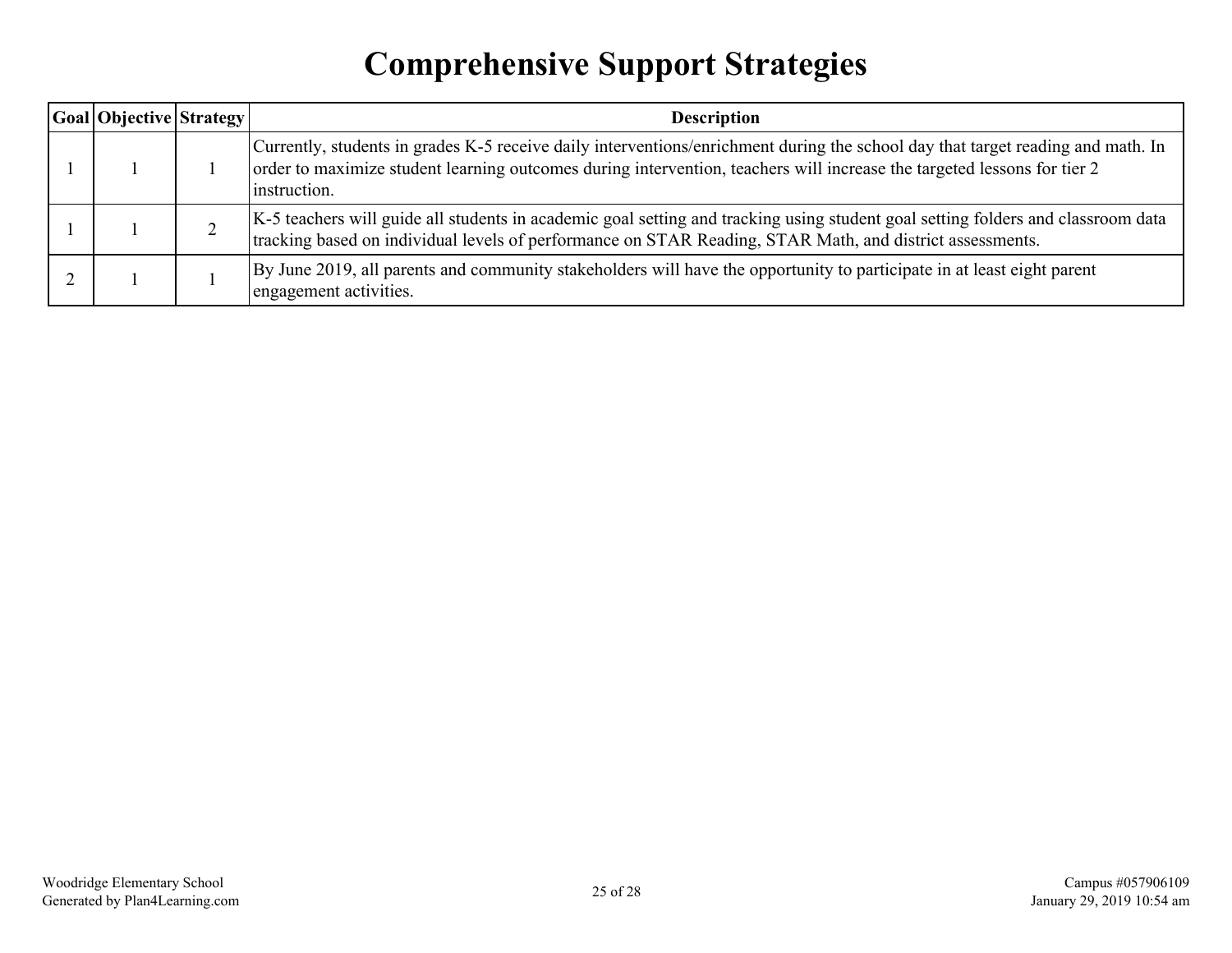## **State Compensatory**

### <span id="page-25-0"></span>**Budget for Woodridge Elementary School:**

| Account Code                      | <b>Account Title</b>  | <b>Budget</b> |  |  |
|-----------------------------------|-----------------------|---------------|--|--|
| <b>6300 Supplies and Services</b> |                       |               |  |  |
| 199-11-6399-81-109-24-0-19        | 6399 General Supplies | \$9,281.00    |  |  |
|                                   | 6300 Subtotal:        | \$9,281.00    |  |  |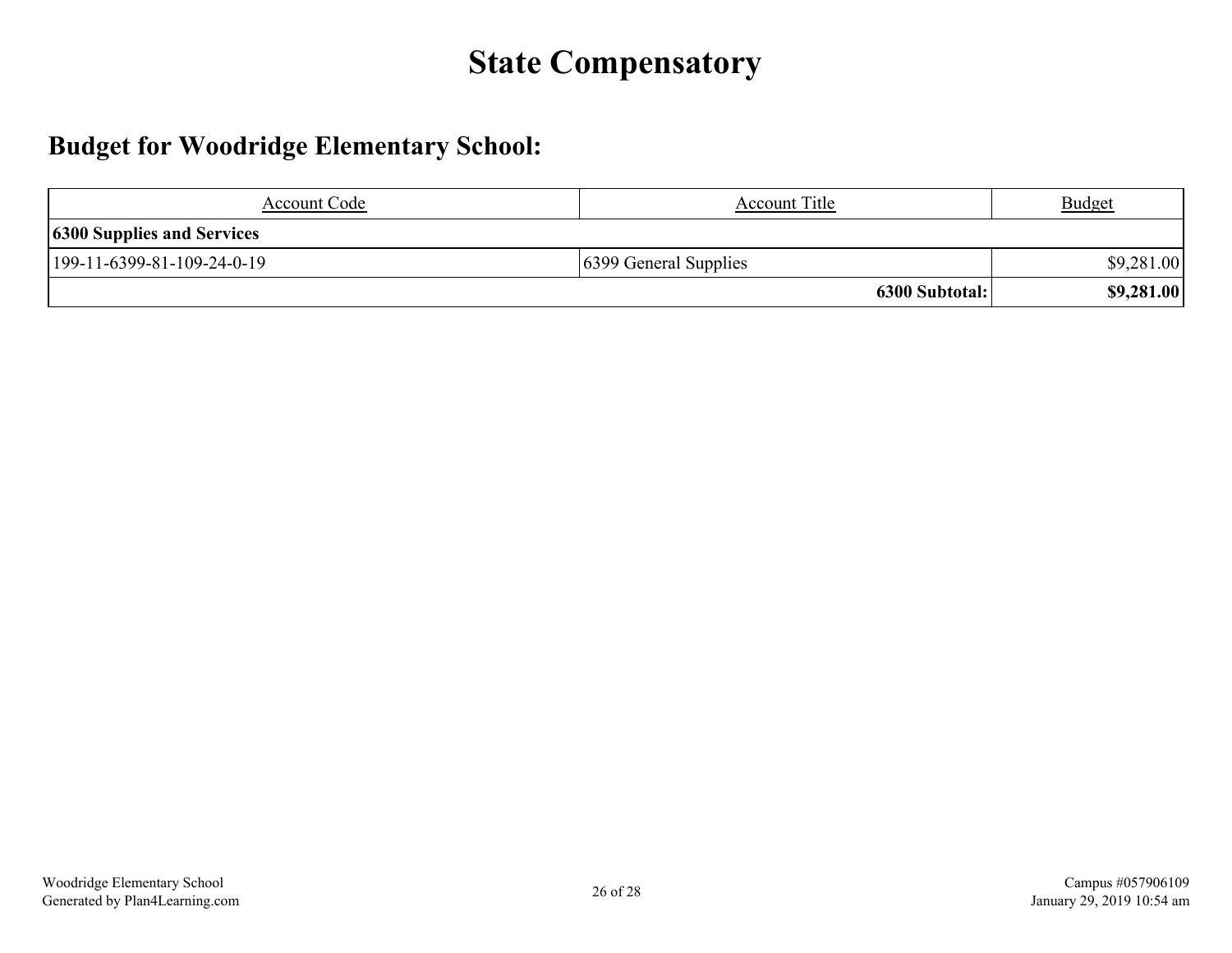## **Site-Based Decision Making Committee**

<span id="page-26-0"></span>

| <b>Committee Role</b>          | Name             | <b>Position</b>           |
|--------------------------------|------------------|---------------------------|
| Non-classroom Professional     | Brittany Torres  | Counselor                 |
| Administrator                  | Deidre Hannible  | Principal                 |
| Administrator                  | Monique Howard   | AP                        |
| <b>Classroom Teacher</b>       | Jana Martin      | Math teacher              |
| District-level Professional    | Darrell Baty     | District Supervisor       |
| Community Representative       | Patricia Coleman | <b>VIP</b>                |
| Parent                         | Eboney Drain     | Parent                    |
| <b>Business Representative</b> | Steven McGee     | Business Chick-Fila       |
| <b>Classroom Teacher</b>       | Latoya Williams  | <b>GT/ESL</b>             |
| Non-classroom Professional     | Delayna Williams | Master Teacher- Fine Arts |